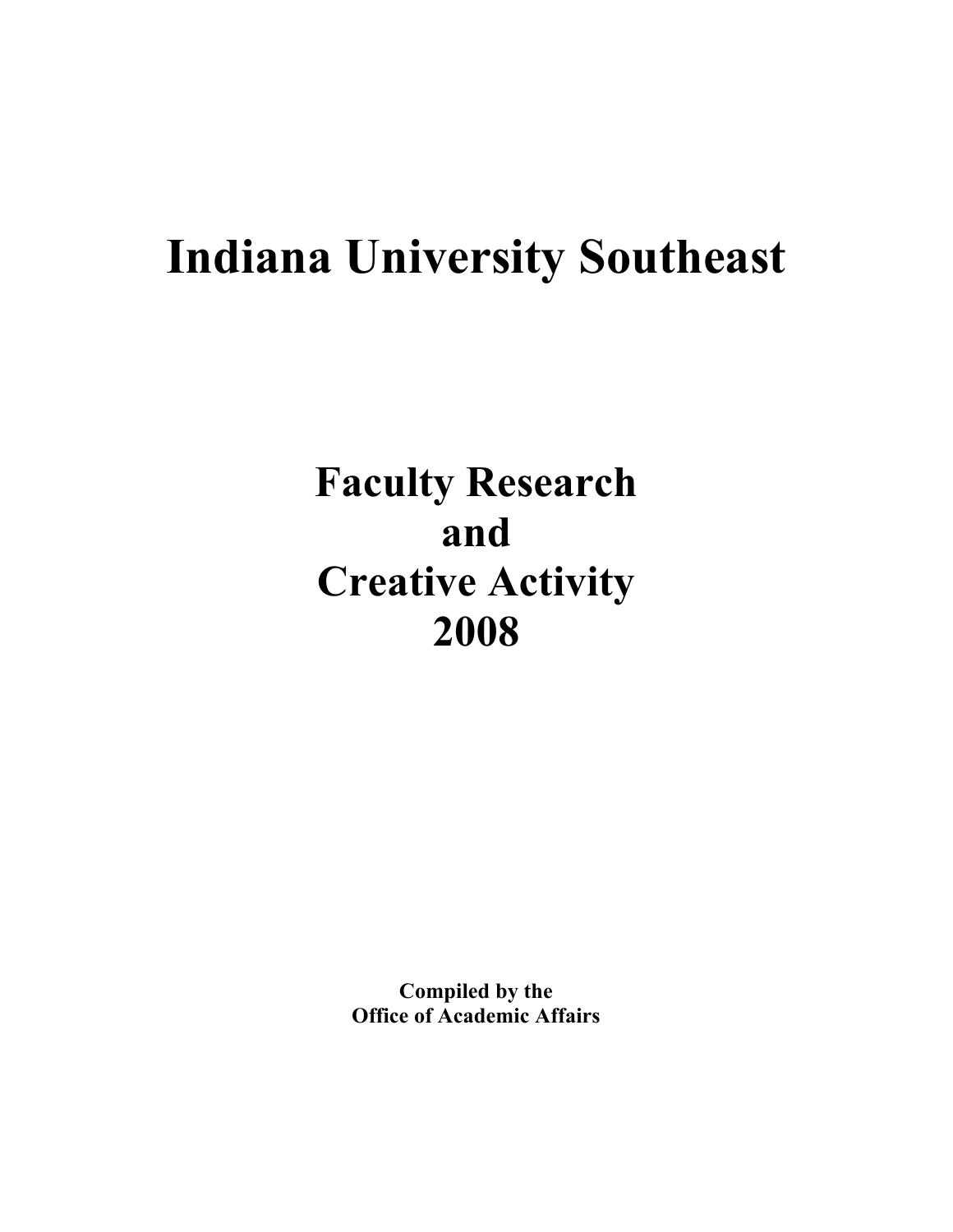### **ARTICLES**

Alse, J.A. & Srinivasan, A. (2008. March) AAn Analysis of Perception of Foreign Direct Investment in India,@ *Indian Journal of Economics and Business*, Vol. 7, Pages 83-93.

Ash, Robert and Pittman, Paul. ATowards a Holistic Project Scheduling Methodology using Critical Chain Methodology enhanced with a Heuristic Approach to Resource Constraint Resolution and PERT Buffering@, *International Journal of Project Organization and Management (IJPOM)*, Issue 1, Number 2, pages 185-203.

Attum, O., Y. Lee, J. Roe, and B. Kingsbury. 2008. Wetland complexes and upland-wetland linkages: landscape effects on the distribution of rare and common wetland species. Journal of Zoology 275: 245-251.

Attum, O., W.E. Cooper, and B. Kingsbury. 2008. Escape behaviors and flight initiation distance in the common water snake *Nerodia sipedon*. Journal of Herpetology 42: 493-500.

Attum, O., S. Wakefield, R.R. Robinson, and M.A. Sandoka. 2008. Seasonal use of a waterhole by Nubian Ibex Capro nubiana (Artiodactyla: Bovidae). Mammalia 72: 123-125.

Attum, O., B. Rabea, S. Osman, S. Habinan, S. Baha El Din, B. Kingsbury. 2008. Conserving and studying tortoises: A local community visual-tracking or radio-tracking approach? Journal of Arid Environments 72: 671-676.

Bailey, Kevin Sue. ABe Still,@ *eAnthology*, National Writing Project, June 2008.

Bailey, Kevin Sue. ADolphin Dance@, *IUSWP Anthology*, Indiana University Southeast Writing Project, Summer 2008.

Baker, Crump W. On contra-almost beta-continuous functions. Acta Ciencia Indica, 34 (2008), 447-452.

Barney, D.K. & Flesher, T.K. (2008). A Study of the Impact of Special Interest Groups on Major Tax Reform: Agriculture and the 1913 Income Tax Law. *Accounting Historians Journal*, 35 (2), 71-100.

Barney, D.K. & Wells, S.C. (2008). Complexity in the U.S. GAAP. *Journal of Business, Industry and Economics*, 10, 57-80.

Beeby, James M. ARed Shirt Violence, Election Fraud, and the Demise of the Populist Party in North Carolina=s Third Congressional District, 1900.@ *North Carolina Historical Review*  Volume 85 (January 2008): 1-28.

Bowles, D.J. (2008). The Adult Client. In Daniels, R., Grendell, R., & Wilkins, F. (Eds.), *Nursing Fundamentals: Caring and Clinical Decision Making, 2<sup>nd</sup> ed. Cengage Learning:* Belmont, CA.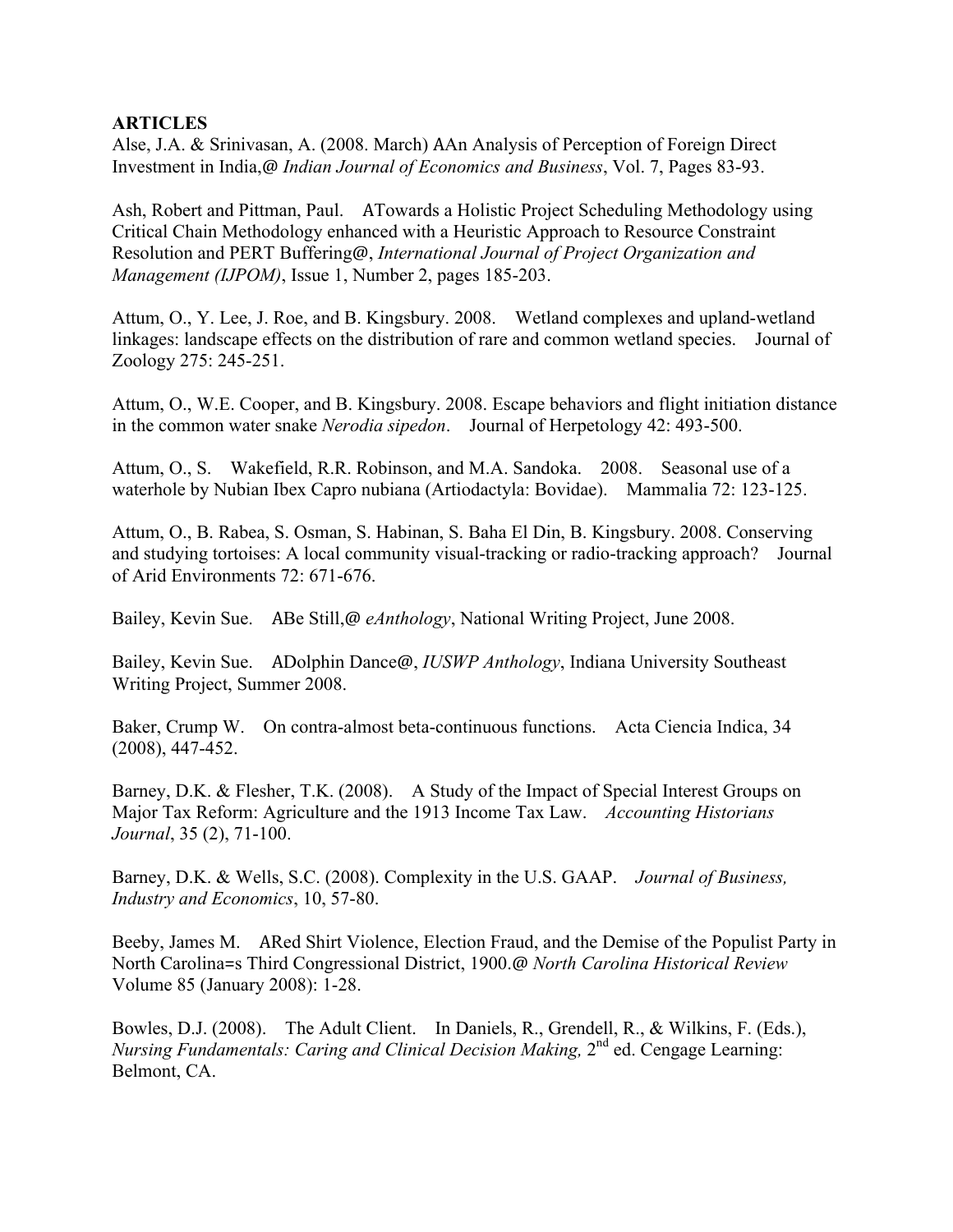Carducci, B.J. (2008). Jung, Carl. In W.A. Darity, Jr. (Ed.), *International Encyclopedia of the Social Sciences* Vol. 4 (2ed., pp. 228-231). Detroit: Macmillan Reference.

Carducci, B.J. (2008). Shyness. In W.A. Darity, Jr. (Ed.), *International Encyclopedia of the Social Sciences* Vol. 4 (2ed., pp. 504-505). Detroit: Macmillan Reference.

Christiansen, L., & Moscardelli, D. Marketing to Patients: A Legal and Ethical Perspective. Journal of Academic and Business Ethics, Vol. 2, 2008, pp. 69-78.

Christiansen, L. & Sompayrac, J. Minimizing the Effect of the Federal Estate Tax on Family Farms: A Continuing Issue. Today=s CPA, March/April 2008.

Dahlgren, D. And Wille, D. (2008). The greening of the earch: Whose responsibility? In D. Dahlgren (Ed.) *College Success Guide*. New York: Custom Publishing.

Dufrene, U.B. (2008). Outlook 2009: Louisville, *Indiana Business Review*, 83 (4).

Fankhauser, R. (June 2008). Designing a blended school law course. Connexions. Retrieved at http://cnx.org/content/search?words=fankhauser&allterms=weakAND&search=search

Fankhauser, R. (July 2008). Designing a blended school law course. *International Journal of Educational Leadership Preparation*, 3:2. Retrieved at http://ijelp.expressacademic.org/

Farrell, William. AThe Social Construction of Gangs,@ in Louis Kontos (ed.) **The Encyclopedia of Gangs**, Greenwood Press, Westport CT, 2008.

Farrell, William. ATorture and Enemy Combatants,@ in Gregg Barak (ed.) **Controversies in Criminal Justice**, Greenwood Press, Westport CT, 2008.

Free, Kathleen. What If? What Else? What Then? A Critical Thinking Game: Surgical Nursing Edition. (Date of publication 6/08).

Harris, R.B., Harris, K.J., & Harvey, P. (2008). An Examination of the Impact of the Supervisor on the Relationship Between Job Strains and Turnover Intentions for Computer Workers. *Journal of Applied Social Psychology*, 38, 2108-2131.

Harris, R.B. & Vaught, K. (2008). The Recovery Care and Treatment Center: A Database Design and Development Case. Journal of Information Systems Education, 19 (3), 277-280.

Harris, K.J., Gallagher, V.C., & Valle, M. (2008). Understanding the Use of Intimidation as a Response to Job Tension: Career Implications for the Global Leader. *Career Development International*, 13 (648-666).

Harris, R., Harris, K., and Eplion, D. (2008). The Major Field Test in Information Systems: What it is and an Example of its Usage in Assuring Student Learning. **International**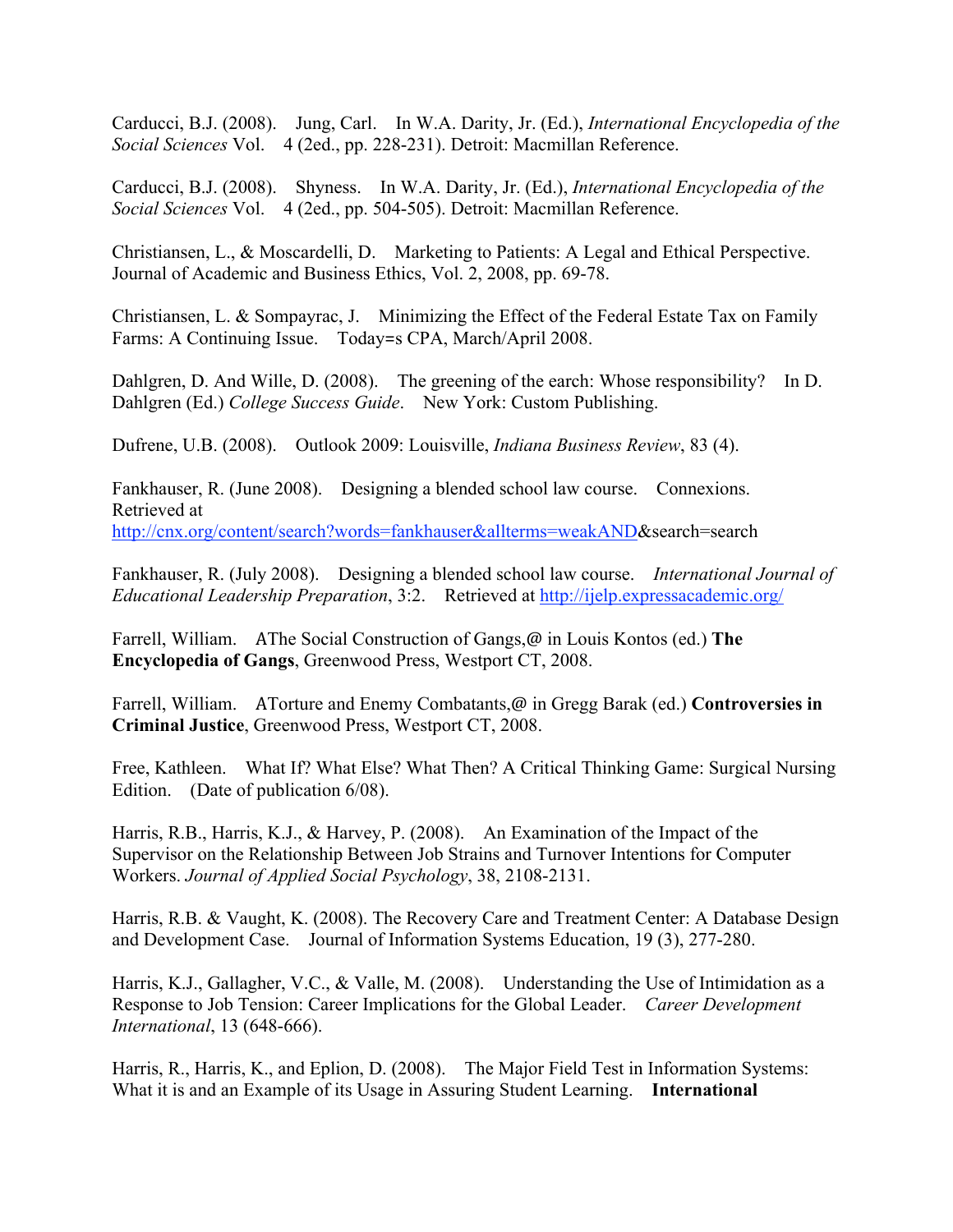### **Association for Computer Information Systems 2008 Proceedings**.

Harris, R.B., Harris, K.J., & Vaught, K. (2008). A Technique for Peer and Group Member Evaluations of Teamwork in the Undergraduate Classroom. *Issues in Information Systems*, 9, 63-71.

Harris, K.J., Harvey, P., & Martinko, M. (2008). The Mediated Influence of Hostile Attributional Style on Turnover Intentions*. Journal of Business and Psychology*, 22, 633-643.

Harris, R.B., Cline, M., & Cooley, J. (2008). A database design and development case: Laophong Nang Veteran Association Reunion System. Information Systems Education Journal, 6 (14).

He, Y., Wu, C. & Dufrene, U.B. (2008). Value Growth Rate and Value-to-Price Ratio: Forecasting Returns of the S&P 500 Composite Index. Advances in Financial Planning and Forecasting, 3, 163-192.

Herdoiza, Magdalena. *Intercultural Dialogue: Discourse and Realities of Indigenous and Mestizos in Ecuador and Guatemala*, submitted for publication as part of The Handbook of Intercultural Discourse and Cross-Cultural Communication, published by Wiley-Blackwell (December 31, 2008).

Hollenbeck, James. A*Preparing Successful Science Teachers at Indiana University Southeast*,@ Bulgarian Journal of Science and Education Policy (BJSEP). Volume 2, Number 1, 2008.

Hollenbeck, J. A*Enhanced Student Learning with Problem Based Learn*@ International Journal of Arts & Sciences. Conference of the International Journal of the Arts & Sciences (ISSN 1943-6114), Gotheim, German. December 2008.

Hollenbeck, James. *Integration of Mathematics and Science: Doing it Correctly for Once*. Bulgarian Journal of Science and Education Policy (BJSEP). Volume 1. Number 1, 2008.

Hollenbeck, J., Hristova-Hollenbeck, D. AWhat Do I Do; If My Students Don=t Speak English!@ the Hoosier Science Teacher. Summer 2008.

Hollingsworth, J.E. 2008. Teaching query writing: an informed instruction approach. In *Proceedings of the 13th Annual Conference on innovation and Technology in Computer Science Education* (Madrid, Spain, June 30-July 2, 2008). ITiCSE 08. ACM, New York, NY, 351-351. DOI=http://doi.acm.org/10.1145/1384271.1384393.

Hollingsworth, J.E., Edwards, S.H., Borstler, J., Cassel, L.N., and Hall, M.S. 2008. Developing a common format for sharing programming assignments. SIGCSE Bull. 40, 4 (nov. 2008), 167-182. DOI=http://doi.acm.org/10.1145/1473195.1473240.

Hu, S., D.L. Dilcher, D.M. Jarzen & D.W. Taylor. 2008. Early steps of angiosperm-pollinator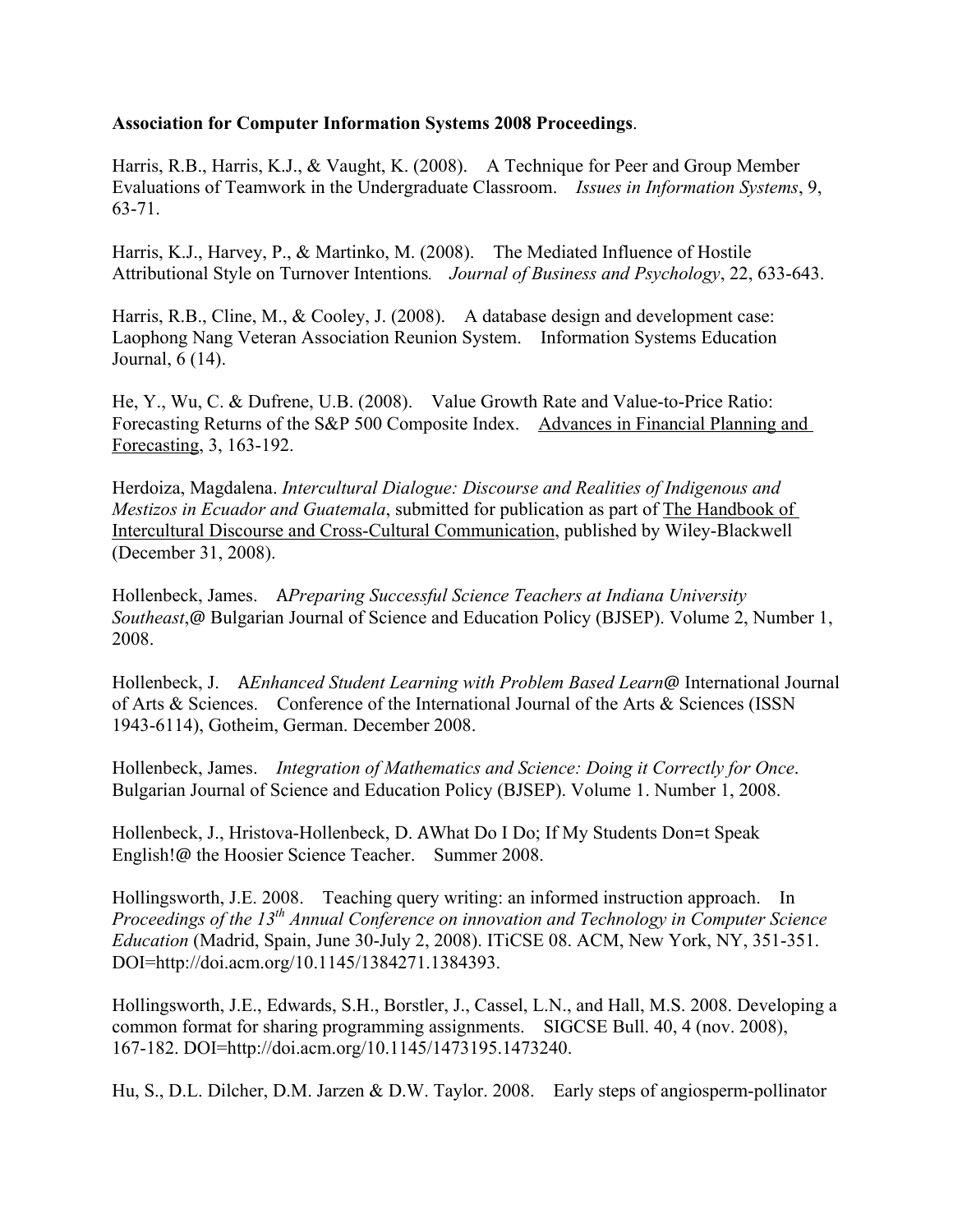coevolutioin. Proceedings of the National Academy of Sciences (PNAS) 102: 240-245. Selected by Faculty of 1000 Biology, www.f1000biology.com

Hunt, R.Ec, R.B. Cocroft, R. Rodriguez. 2008. Host Shifts, the evolution of communication and speciation in the *Enchenopa binotata* species complex of treehoppers. In: K.J. Tilmon ed., Specialization, Speciation, and Radiation - The Evolutionary Biology of Herbivorous Insects. University of California Press.

Hunt, R.E., A.L. Joyce, S.B. Vinson, J.S. Bernal. 2008. Substrate influences mating success and transmission of courtship vibrations for the parasitoid *Cotesia marginiventris*. Entomologia Experimentalis et Applicata. 127: 39-47.

Jackman, Michael. Autochannelcom-column-A More Perfect Fit: Working Out the Bugs (5/25/08) http://www.theautochannel.com/news/2008/05/25/087990.html.

Jackman, Michael. Autochannelcom-column-A More Perfect Fit: A More Perfect MPG (Part 1) (9/1/08) http://www.theautochannel.com/news/2008/09/01/098200.html.

Jackman, Michael. Autochannelcom-column-A More Perfect Fit: A More Perfect MPG (Part 2) (9/7/08) http://www.theautochannel.com/news/2008/09/07/098844.html.

Jackman, Michael. Autochannelcom-column-A More Perfect Fit: Fit Accessories that Won=t Cost You and Arm and a Leg (4/8/08) http://www.theautochannel.com/news/2008/04/08/083661.html.

Jamski, William. ASwimmingly Mathematical,@ *Mathematics Teacher,* Volume 102, Number 5 (December 2008/January 2009), pp. 326-327.

Jamski, William. AResponse to Problem 14, November 2007 Calendar,@ *Mathematics Teacher*, Volume 102, Number 3 (October 2008), p. 171.

Jamski, William. ADissection Template,@ *Hoosier Science Teacher*, Volume XXXIII, Number 3 (Spring 2008), p. 87. (With Gail Jamski). Jamski, William. Select Calendar Problems. *Mathematics Teacher*, Volume 101, Number 8 (April 2008), pp. 593, 597.

Kauffman, James. AWhen Sorry Isn=t Enough: Cardinal Bernard Law=s Image Restoration Strategies in the Statement of Sexual Abuse of Minors by Clergy@ has been published in the *Public Relations* Review 34 (September 2008): 258-262.

Keefe, T. And Eplion, D. Exploring the Benefits of On-line Formative Assessment in a College Classroom. **Journal of Learning in Higher Education**.

Keefe, T. & Eplion, D.M. (2008). Exploring the Motivational Benefits of On-Line Formative Assessment in a College Classroom. Journal of Learning in Higher Education.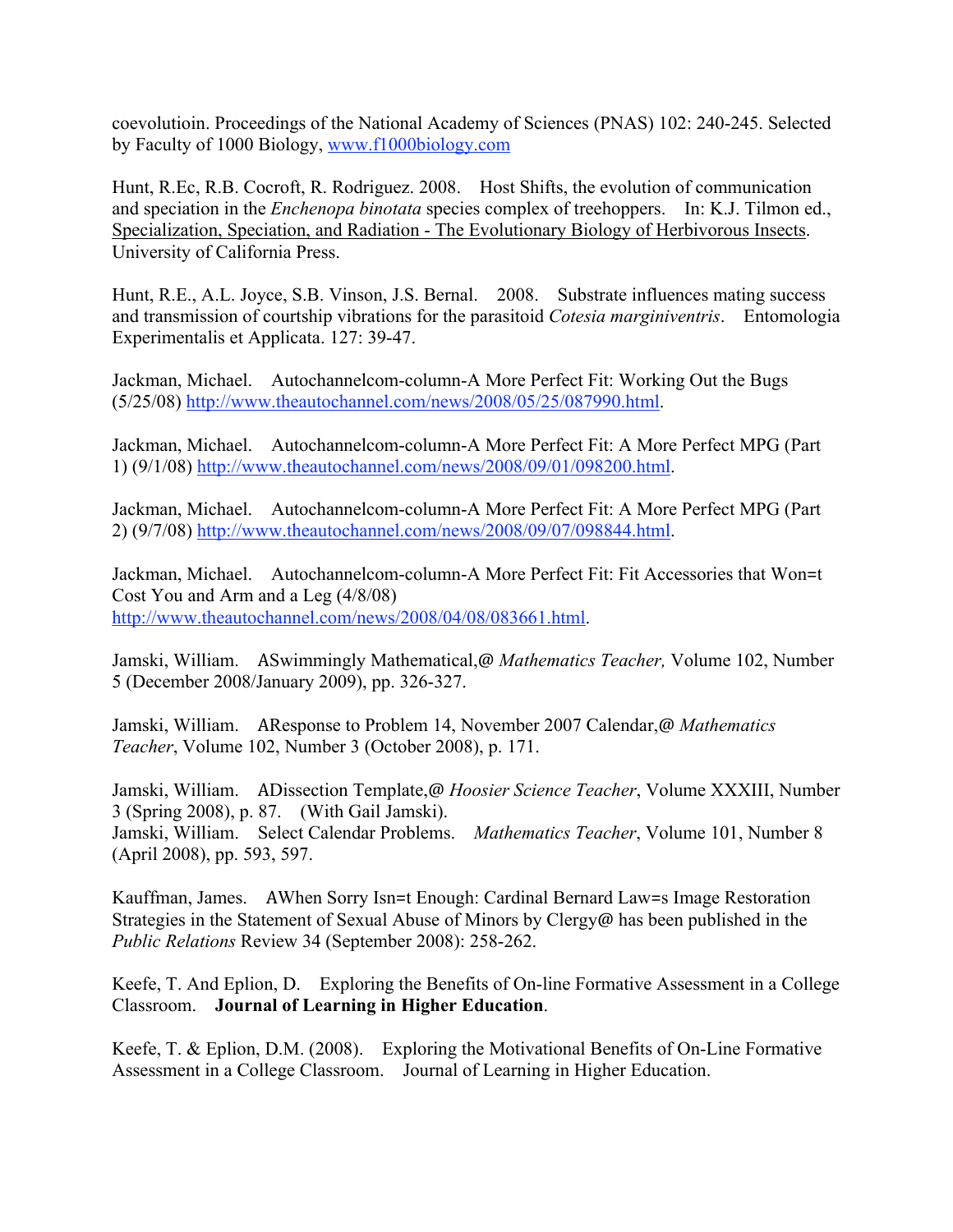Kirchner, Gretchen. AFigure 5. **A Punnett square for a dihybrid cross between two heterozygous individuals**@ from http://homepages.ius.edu/GKIRCHNE/Mendel.htm in **ACT practice exam booklet and electronic files, published by Chicago Charter Schools** published November 2008, distribution high schools in North America.

Kotulak, Thomas. ABush v Gore: Two Competing Conceptions of Democracy,@ *Journal of the Indiana Academy of the Social Sciences*, Volume XI: 2007 (Published in 2008), pp. 71-85.

LaGrange, John D. *On realizing zero-divisor graphs*, Comm. Algebra 36 (12)(2008) 4509-4520.

Lambert, A.D., Marler, J.H. & Gueutal, H. (2008). Individual Differences: Factors Affecting Employee Utilization of Flexible Work Arrangements. *Journal of Vocational Behavior*, 73, (1).

Lambert, A.D. (2008). Thriving Family Business: Joseph Vellano and Vellano Bros, Inc., *Journal of Applied Management and Entrepreneurship*.

Lambert, Thomas. ANew and Fringe Residential Development and Emergency Medical Services Response Times in the United States,@ with Peter B. Meyer. *State and Local Government Review*, Vol. 40, No. 2, August 2008, pages 115-124.

Lennartz, R.C. (2008). The role of extramaze cues in spontaneous alternation in a plus-maze. *Learning & Behavior*, 36, 138-144.

Mason, Glenn M. 2008. Eocene age fossilized filamentous bacteria: new evidence suggesting a bacterial genesiss of siderite in the Green River Formation, Wyoming, *in* Program and Abstracts of the 28<sup>th</sup> Oil Shale Symposium, Colorado School of Mines, Golden, Colorado, p. 59.

McIlvoy, L & Meyer, K. (2008). Nursing management of adults with severe traumatic brain injury. AANN Clinical Practice Guidelines Series. Glenview, IL. American Association of Neuroscience Nurse, www.aann.org.

McIlvoy, L. (2008). Spotting and stopping increased intracranial pressure. American Nurse Today 3(7); 38.

McIlvoy, L. (2008). A look at the clinical content of JNN over the last 40 years. Journal of Neuroscience Nursing 40 (5) 260-261.

McIlvoy, L. & Hinkle, J. (2008). What is evidence-based neuroscience nursing practice? Journal of Neuroscience Nursing 40 (6); 371-372.

McIlvoy, L. & Meyer, K. (2008). Cerebral edema management. In B.J. Ackley, G.B. Ladwig, B.A. Swam, & S. J. Tucker (Eds.). Evidence-Based Nursing Care Guidelines: Medical-Surgical Interventions (pp. 154-160). St. Louis, MO: Elsevier.

McIlvoy, L. & Meyer, K. (2008). Cerebral perfusion promotion. In B.J. Ackley, G.B.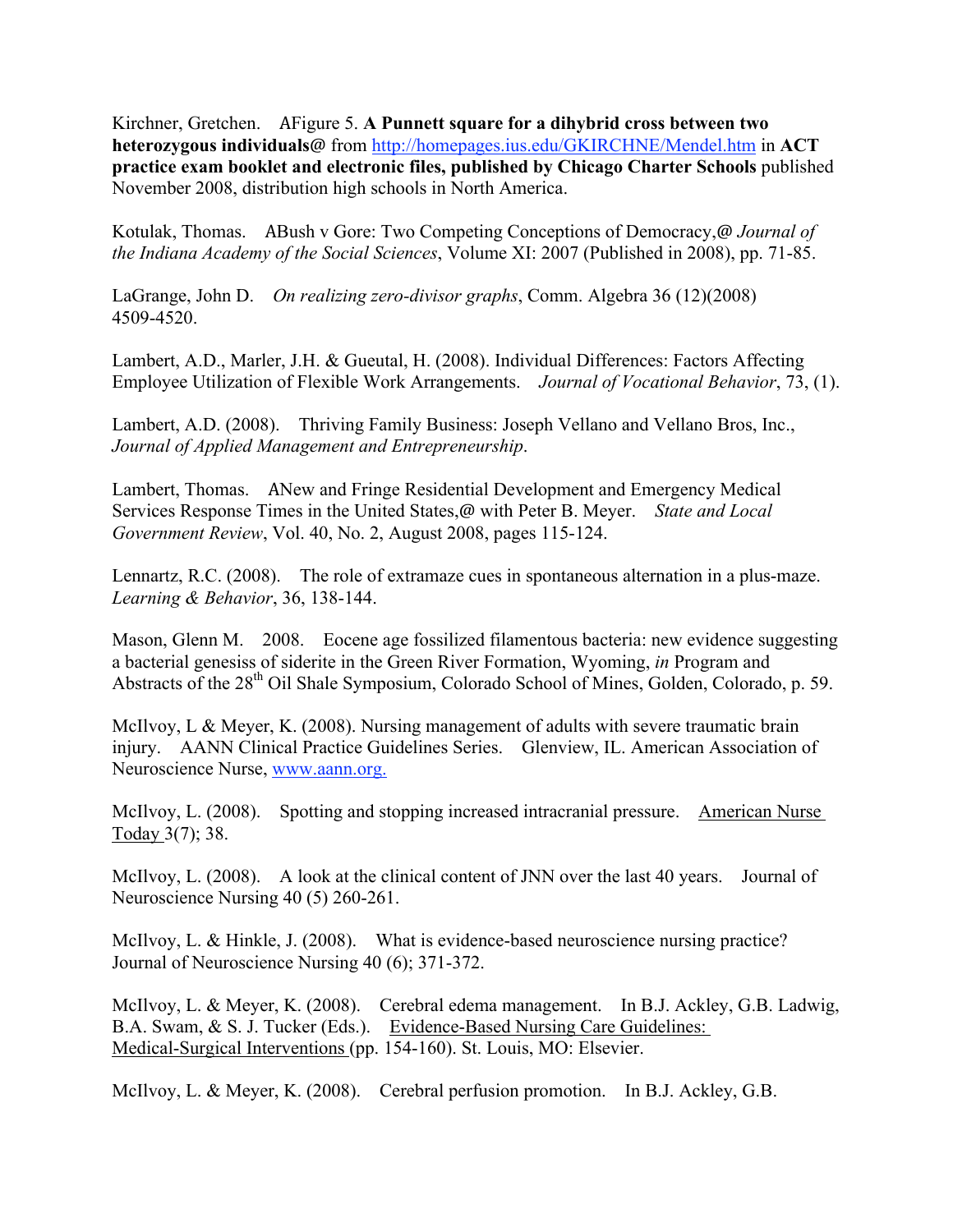Ladwig, B.A. Swam, & S. J. Tucker (Eds.). Evidence-Based Nursing Care Guidelines: Medical-Surgical Interventions (pp. 160-163). St. Louis, MO: Elsevier.

Morgan, R.K. (2008). Exploring the pedagogical effectiveness of clickers. *InSight: A Journal of Scholarly Teaching*.

Myers, J., Clark, K., Huntington-Moskos, L, Webb, T. (2008). A Case Study - *Community and Interagency Deficits challenge the Actualization of Maslow=s Hierarchy of Needs in Small Towns - University of Illinois School of Public Health*. Proceedings from Mid America Regional Public Health Leadership Institute. The University of Illinois at Chicago School of Public Health. Www.uic.edu/sph/phtpg.

Myers, J., Clark, K, Huntington-Moskos, L, Webb, T., & Bentfield, D. (2008). A *Step in the Right Direction: A Teacher=s Guide for Third Grade Teachers.* Chicago: University of Illinois at Chicago School of Public Health.

Otu, Emmanuel O. And Chinedu G. Otu. The Thermodynamics of Extraction of Bismuth by p.p.-di(2-ethylhexyl)ethylene and methylene-diphosphonic acids. *Proc. Inter. Solvent Extr. Conf*. Pp. 1139-1144, 2008.

Pittman, Paul. CPIM Exam Content Manual 2009, contributing author of this annually revised publication outlining the content of the CPIM certification modules, 2008.

Pittman, Paul. Understanding Why the Toyota Production System is Successful, with J. Brian Atwater, feature article, JAPICS Magazine, March/April 2008. Volume 18, Number 3.

Rakich, J. AAssurance of Learning Using Stand-Alone testing and Course-Embedded Assessment,@ (with D. Eplion and U. Dufrene), Journal of Business Disciplines, Vol. IX, No. 1 (Fall 2008).

Rakich, J. AHartland Memorial Hospital: An An-Basket Exercise-parts 1 & 2", (with John Paul and Kent Rondeau), The Electronic Hallway, fall 2008.

Ramachandran, S. And S.M. Hanes. AEthical Education for Bioinformatics Researchers@, In the Proceedings of the American Society for Engineering Education NCS Conference, Dayton, OH, March 28-29, 2008. (Paper ID: 63 in the print proceedings).

Ramachandran, S. And D.S. Gangadharaiah. ANo Tale in the Tail@, In the Proceedings of International Conference on Bioinformatics and Computational Biology (BIOCOMP=08). July 14-17, Las Vegas, Nevada, USA, 2008. (Pages 767-774).

Ramachandran, S. And T. Doom. AValidation of the Human Alu phylogeny: a whole genome analysis@, In the Proceedings of International Conference on Bioinformatics and Computational Biology (BIOCOMP=08). July 14-17, Las Vegas, Nevada, USA, 2008. (Pages 122-128).

Staten, Cliff. 2008. From Terrorism to Legitimacy: Political Opportunity Structures and the Case of Hezbollah. *The Online Journal of Peace and Conflict Resolution*, 8. 1:32-49.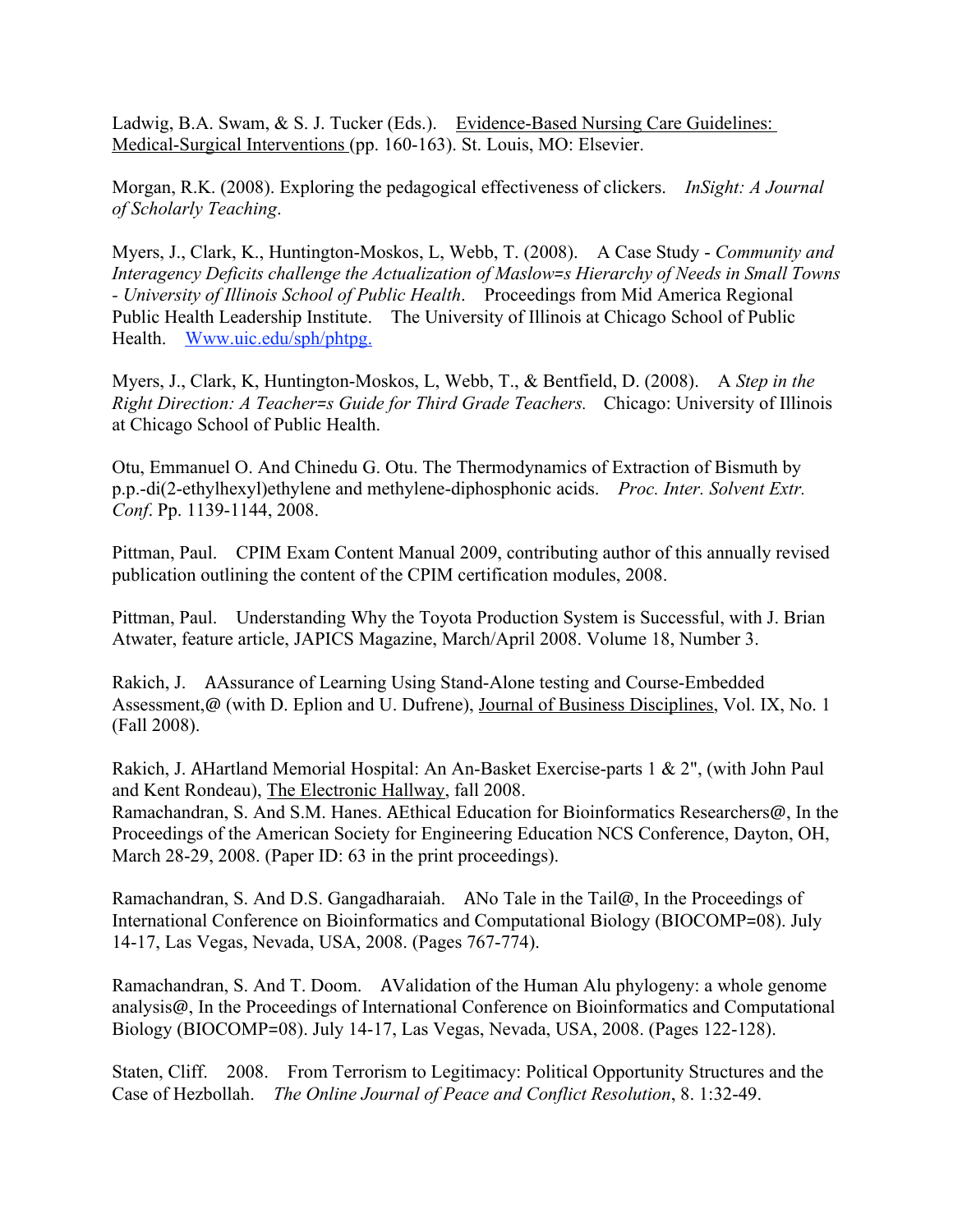Http://www.trinstitute.org/ojpcr/8\_1staten.pdf.

Sung, Chang Oan, Chih-Chang Hung, Sango Yi, Jung Yeop Kim, Hyung-Do Choi. AWireless Communications with Integrated Security Features@, International Conference on Convergence Technology and Information Convergence 2008, Jeju, Korea (November 2008), p. 46-51.

Sung, Chang Oan, Jung Yeop Kim, Rex E. Gantenbein. ADynamic Normal Profiling for Anomaly Detection Systems@, International Conference on Convergence Technology and Information Convergence 2008, Jeju, Korea (November 2008), p. 26-31.

Sung, Chang Oan, Junghoon Lee, Kyung-Leen Park, Sang-Wook Kim. AA Group Management Scheme for an Efficient Location-Based Service@, 2008 ACM Symposium on Applied Computing, Fortaleza, Brazil (March 2008), p. 1705-1709.

Sung, Chang Oan, Sun-Ae Shin, Jung Yeop Kim, Missok Choi. AAn Enhanced Retrieval Tool for EJB Components for Components Based Software Development@, INFORMATION: An International Interdisciplinary Journal, Vol. 11, No. 5 (September 2008), p. 649-658.

Taylor, D.W., B.A.R. Mohr, M.E.C. Bernardes-de-Oliveira. 2008. *Pluricarpellatia*, a nymphaealean angiosperm from the lower Cretaceous of norther Gondwana (Crato Formation, Brazil). Taxon 57: 1147-1158.

Taylor, D.W., G.J. Brenner & S..H. Basha. 2008. *Scutifolium jordanicum* gen et sp. Nov. (Cabombacaeae) an aquatic fossil plant from the Lower Cretaceous of Jordan, and the relationships of related leaf fossils to living genera. American Journal of Botany 95: 340-352. Copy requested by The Aquatic, Wetland and Invasive Plant Information Retrieval System (APIRS), plants.ifas.ufl.edu/APIRS.

Taylor, D.W. 208. Phylogenetic analysis of the Nymphaeales bbased on leaf and leaf archtectural characters. Taxon 57: 1082-1095.

Taylor, D.W., S. Hu, G.J. Brenner & S.H. Basha. 2008. A new marsilealean fern species from the Early Cretaceous of Jordan. Paleoworld 17: 235-245.

Wadsworth, Frank. APerceptions of Corruption in Central Asian Countries,@ (2008) with Brenda Swartz and Jerry Wheat. *International Business & Economics Research Journal*, Vl. 7, No. 3, (March).

Wisman, R. And Forinash, K. *Science in Your Pocket*, 2008, International Journal on Hands-On-Science, IJHSCI, Volume 1, Number 1, September 2008, pp. 7-15. ISSN (print version): 1646-8937.

Wisman, Raymond. 20 exercises for Introduction to Java Programming, Comprehensive Version, 7/E by Y. Daniel Liang ISBN-10:0136012671 ISBN-13: 9780136012672, Publisher: Prentice Hall Copyright: 2009.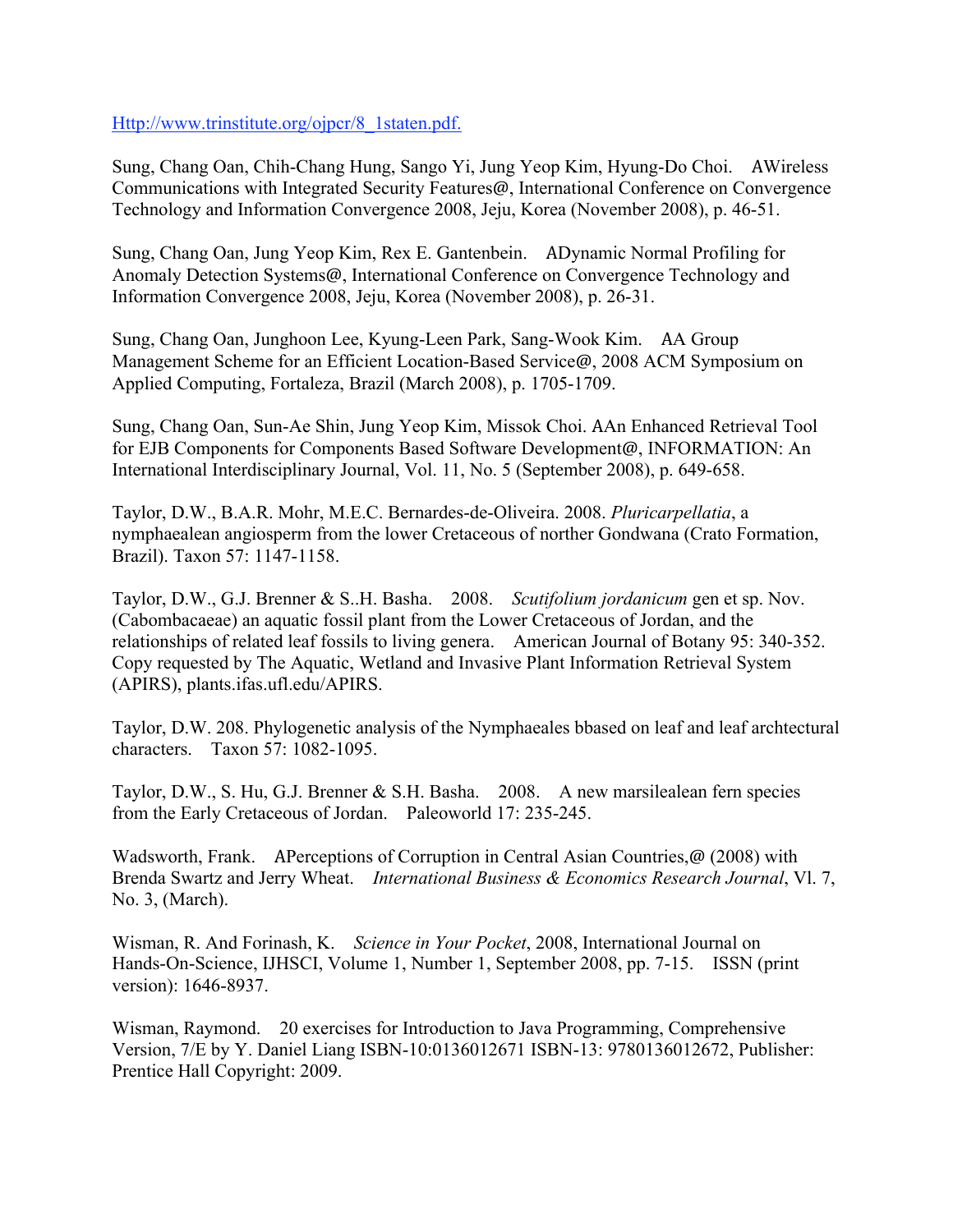Wisman, R. And Forinash, K. AScience in Your Pocket@ in the *International Journal of Hands On Science*, published on the web after peer review: http://www.aect.pt/ijhsci/?m=200809.

Wong, Alan. Perceptions of Corporate Social Responsibility in the United States and China, the IABPAD Conference Proceedings, ISSN 1547-4836, Volume 5, Number 3.

Zorn, Christa. AGlobalisierung und Kosmopolitismus: Englands Intellektuelle im Ersten Weltkrieg,@ *Die Vermessung der Globalisierung: Kulturwissenschaftliche Perspektiven*, ed. Ulfried Reichardt. Heidelberg: Universitaetsverlag, 2008, 179-99.

Zorn, Christa. ACosmopolitan Shaw and the Transformation of the Public Sphere.@ Shaw and War@, ed. Lagretta Tallent Lenker, SHAW: *The Annual of Bernard Shaw Studies* 28 (2008): 188-200.

#### **BOOKS**

Allen, Anne E. *Pacific Arts*, NS 7 2008 (co-editor).

Beeby, James M. *Revolt of the Tar Heels: The North Carolina Populist Party, 1890-1901*. University Press of Mississippi: Jackson, 2008.

Dahlgren, D. (Ed.) (2008). College Success Guide for Indiana University Southeast. (2<sup>nd</sup> Edition) Pearson Custom Publishing.

Hollenbeck, James E., Editor. (2008) *Science, Technology, and Society (STS) for a Changing World*. Primus McGraw Hill Companies. Dubuque, IA.

Morgan, R.K. & Morgan, D.L. (2008). *Single Case Research Methods*. Sage Publications, Inc.

#### **MEDIA MATERIALS**

Allman, Ronald. Design for www.carducci.com, December 2008.

Allman, Ronald. Wrote and created art for 53 articles on TheBestWho.com, April through November, 2008.

Allman, Ronald. Logo for IUS Happiness Project, July 2008.

#### **PAPERS PRESENTED**

Abshire, Jean. Oct. 17, 2008. AThe Ethnopolitical Movement in Catalonia, Spain@ Indiana Academy of the Social Sciences Annual Meeting, New Albany, Indiana.

Allen, Anne E. *Sacred Spaces: The Architecture of Medieval Cathedrals.* Invitational lecture sponsored by the Indiana University Southeast Newman Catholic Fellowship. New Albany, Indiana, March 2008.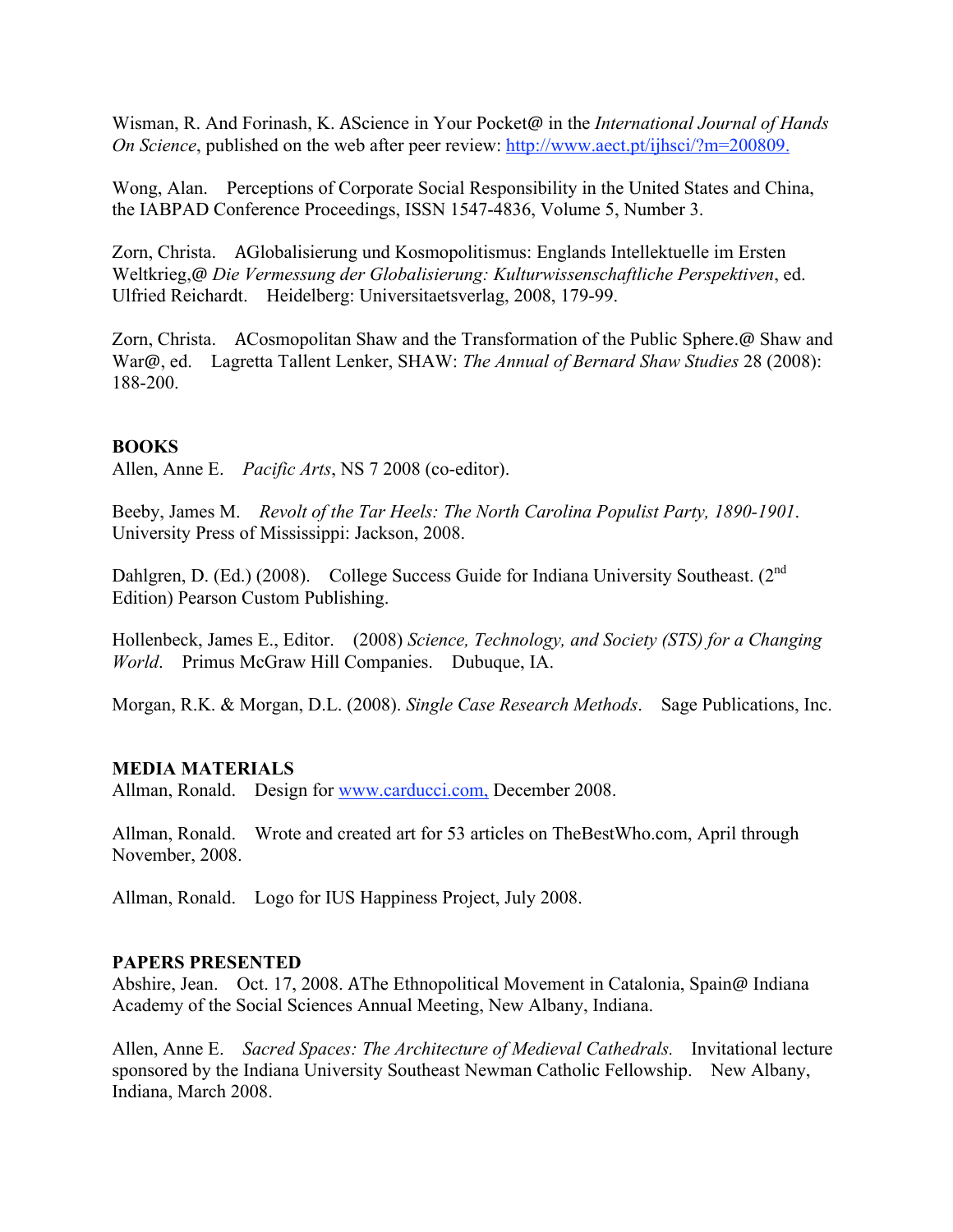Alse, J.A. 2008: Herschel=s World of Economics Workshop, Feb. 25, 2008.

Alse, J.A. & Srinivasan, A.K. (2008, March). Perception of Foreign Direct Investment among Technical, Professional, Non professional and Unemployed in India,@ Presented at the Midwest Economic Association Meetings, Chicago, IL.

Alse, J.A. 2008: Taking Stock Workshop, Feb. 23, 2008.

Ambrose, Timothy. AOvid, Cervantes, and the Mirror: Transformed Identity before the Gods.@ Paper presented at the 54<sup>th</sup> Annual Meeting of the Renaissance Society of America: Chicago, April 3-5, 2008.

Ambrose, Timothy. ASigns of Cybele, Ariadne, and Dionysus in *Don Quijote, Part 1*.@ Paper presented at the Conference AMyth and Mythmaking in Iberian and Luso-Hispanic Literatures@: Organized by the University of Chicago Department of Romance Languages: At the Franke Institute on U Chicago campus: October 31-November 1, 2008.

Anderson, Virginia. ASupply-Side Dreams: Composition, Technology, and the Circular Logic of Class.@ Thomas R. Watson Conference on Rhetoric and Composition. University of Louisville, Louisville, KY. 17 Oct. 2008.

Anderson, Virginia. AClimbing Mt. Rhetorical: Science, Religion, and Hike along the Ultimate Way.@ The 7<sup>th</sup> Triennial conference of the Kenneth Burke Society. Villanova University, Villanova, PA. 1 July 2008.

Anderson, Virginia. A>Show, Don=t Tell=; the Particular as Persuasion in Political Storytelling.@ The 13<sup>th</sup> Rhetoric Society of American Biennial Conference. West Seattle Hotel, Seattle. 24 May 2008.

Attum, O. June 2008. Egyptian Tortoise Conservation: A Community-Based, Field Research Program Developed from a Study on a Captive Population. 32<sup>nd</sup> Meeting of the International Herpetological Symposium. Nashville, TN.

Babione, C. (2008). *Rural educators responding to state educational standard initiatives*. 22nd Annual Midwest ATE Spring Conference. April 4, Illinois.

Babione, C. (2008). *Educators responding to state initiatives*. ATE-61st Annual Fall Teacher Education Conference ATEI/ACTE. October 25. Nashville, Indiana.

Badia, Mindy. AOrphic Hymn or Siren Song?: A Musical Adaptation of Pedro Calderon de la Barca=s *No hay burlas con el amor*.@ Kentucky Foreign Language Conference, April 2008, Lexington, KY.

Badia, Mindy. Invited talk on Maria de Zayas y Sotomayor, Gender Studies Conference, Western Carolina University, March 2008. Cullowhee, NC.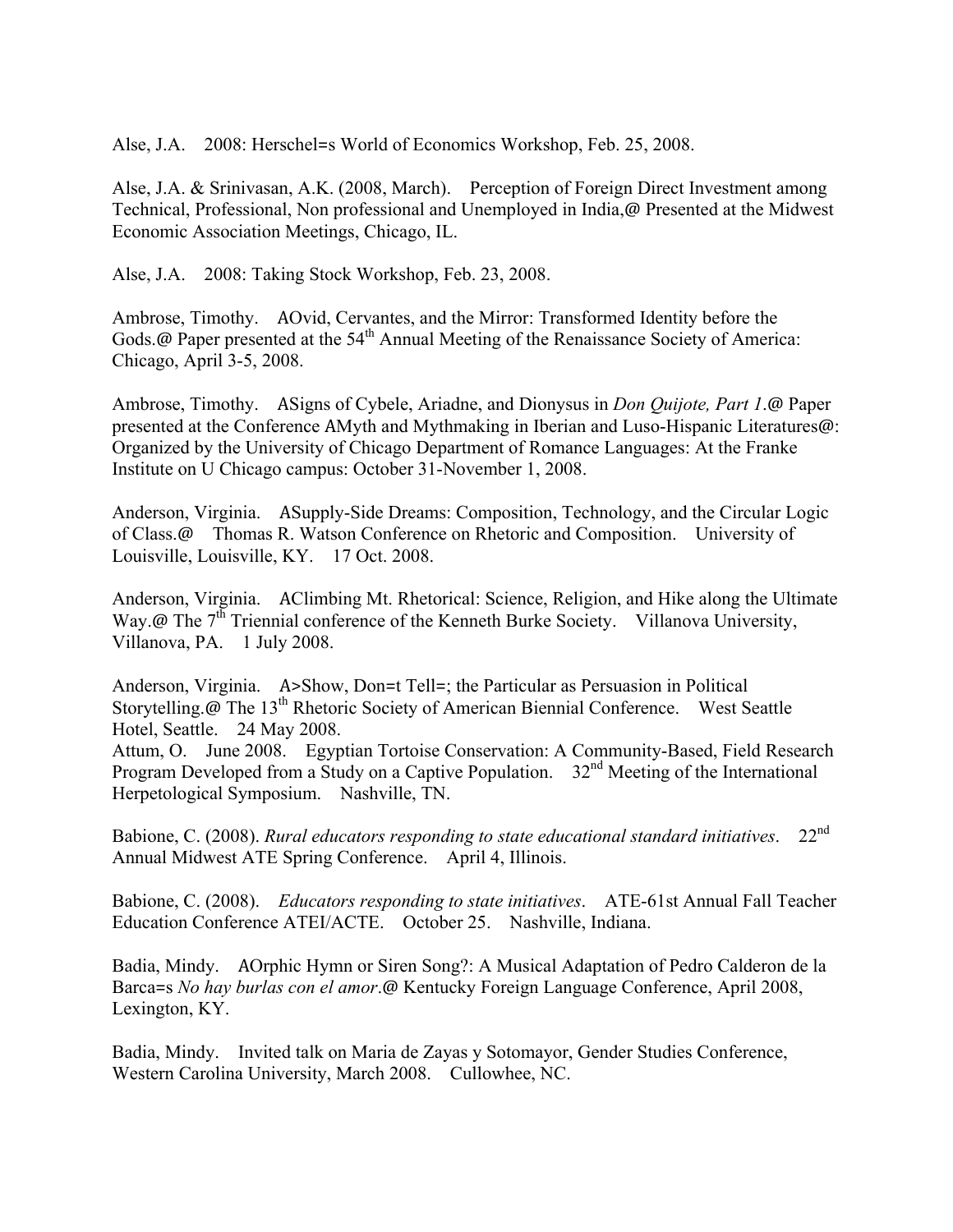Badia, Mindy. AMy Onan-Only: Self Stimulation and Reproductive Anxiety in Pedro Calderon de la Barca=s *No hay burlas con el amor.*@ Association for Hispanic classical Theater Conference, March 2008, El Paso, TX.

Badia, Mindy. ALa funcion de la musica en una adaptacion contemporanea de *No hay burlas con el amor*.@ Asociacion Internacional del Siglo de Oro, Santiago de Compostela, Spain, July 2008.

Badia, Mindy. ASeeing Through Another=s Eyes: Censorship and Staging the *Comedia*@ Mountain Interstate Foreign Language Conference, Wilmington, NC, September 2008.

Bailey, Kevin Sue. February 22, 2008, AIndiana Writing Project State Retreat,@ IUSWP (Director) Hosted Open House Reception, Hilton North, Indianapolis.

Bailey, Kevin Sue. December 9, 2008, AExtreme Coaching,@ Step Up and Speak Out, National Staff Development Council Annual Conference, Washington, DC.

Bailey, Kevin Sue. November 21, 2008, AConversations on *A Whole New Mind*: Implications for the Conceptual Mind,@ Shift Happens, National Council of Teachers of English Annual Conference, San Antonio, Texas.

Bailey, Kevin Sue. July 22, 2008 (pm), AOpen Space Technology: Issues Confronting Leaders,@ *Leadership at Every Level: Classroom to Boardroom*, Solution Tree Publishers Institute, San Diego, California.

Bailey, Kevin Sue. July 22, 2008 (pm), ALiteracy Demonstration Lesson: *Chicken Sunday*,@ *Leadership at Every Level: Classroom to Boardroom*, Solution Tree Publishers Institute, San Diego, California.

Bailey, Kevin Sue. February 22, 2008, AIUS Writing Project: Site Panorama@ Poster Session, Indiana Writing Network State Retreat, Indianapolis, Indiana.

Bailey, Kevin Sue. March 4, 2008, AModeling the Research,@ Indiana Reading Professors Research Session, Indiana State Reading Association State Conference, Indianapolis, Indiana.

Bailey, Kevin Sue. July 21, 2008 (am), ANurturing Literacy Leaders,@ *Leadership at Every Level: Classroom to Boardroom*, Solution Tree Publishers Institute, San Diego, California.

Bailey, Kevin Sue. July 22, 2008 (am), ANurturing Literacy Leaders,@ *Leadership at Every Level: Classroom to Boardroom*, Solution Tree Publishers Institute, San Diego, California.

Bailey, Kevin Sue. July 21, 2008 (pm), ALiteracy Leaders Got Game,@ *Leadership at Every Level: Classroom to Boardroom*, Solution Tree Publishers Institute, San Diego, California.

Bailey, Kevin Sue. May 7, 2008, AData Report on the National Writing Project at IUS,@ Southern Indiana Education Center Superintendent=s Meeting, French Lick, Indiana.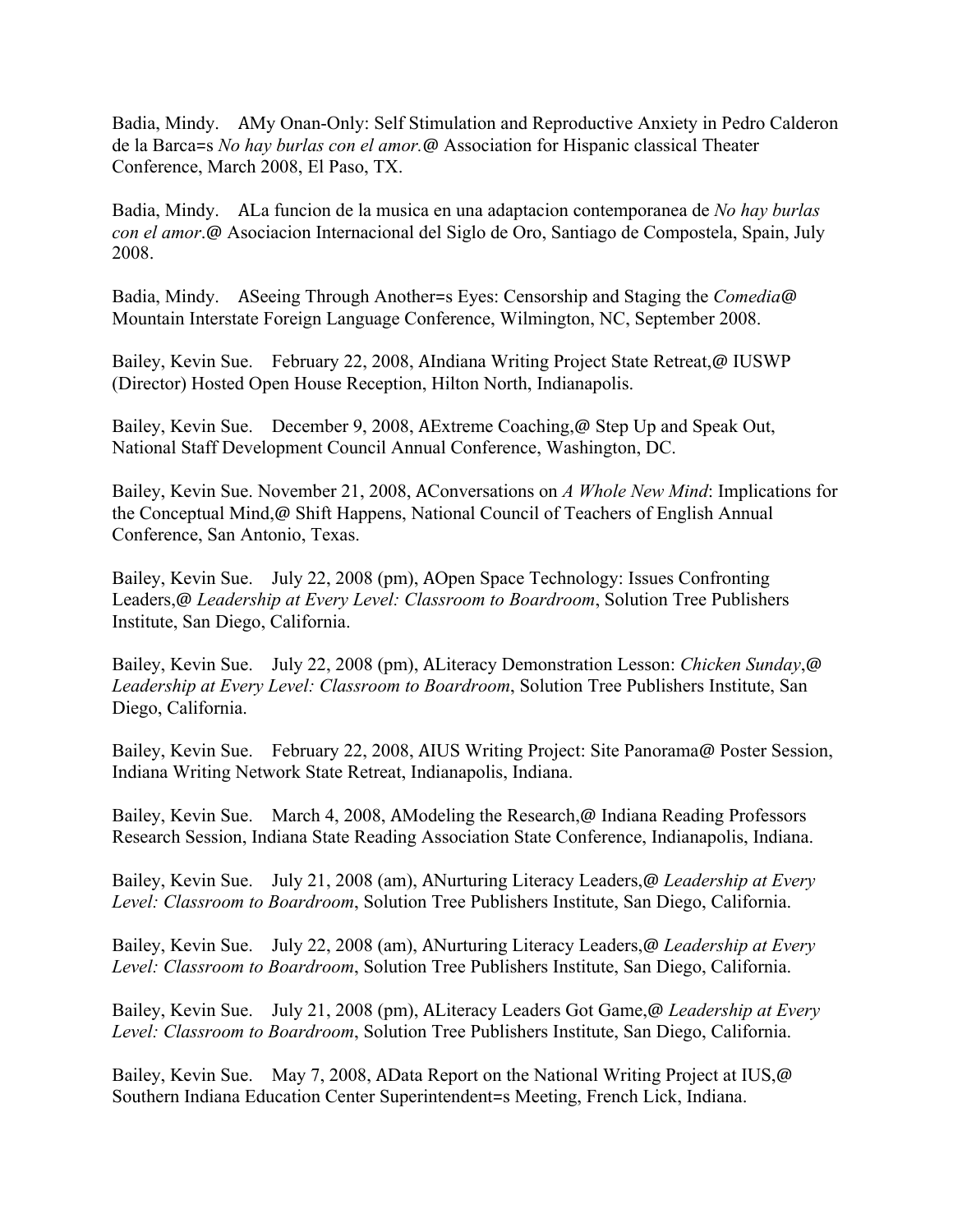Barry, James. Paper presentation AThe Risk of Total Divergence: Politicized Intelligence and Defactualization in the Age of Imminent War@ at the annual **Telos** conference in New York in January 2008.

Beeby, James M. AThe Death of Democracy and Liberty: The North Carolina People=s Party=s Failed Opposition to Disfranchisement, Violence and Fraud in the Late Nineteenth-Century American South.@ British Association for American Studies Conference, Edinburgh, Scotland. March 27-30, 2008.

Bjornson, Christian, Doug Barney and Ken Taurman. Presented a paper entitled "Stealth Taxes are Here to Stay" at the Academy of Accounting Finance and Economics Conference in New Orleans in December.

Bochan, Bohdan. AThomas Bernhard=s Dwelling in the Space of Thresholds. $\omega$  36<sup>th</sup> annual Louisville Conference on Literature and Culture since 1900. February 21-23, 2008.

Bochan, Bohdan. AThe Pedagogical Dimension in Thomas Bernhard=s Novels. $\omega$  33<sup>rd</sup> annual European Studies Conference at the University of Nebraska, Omaha. Oct. 3-5, 2008.

Bower, Stephanie. AChildhood Experience and Taking-Up Residency in a Middle-Class Streetcar Suburb in 1910: The Case of the Wives,@ Indiana Academy of the Social Sciences meeting, New Albany, IN, October 17, 2008.

Bradley, Mary C. Infusing Diversity and Social Justice into a Masters in Counseling Program, presented at the North Central ACES Conference, October 17, 2008.

Carducci, B.J. & King, K.I. (2008, October). *All in the Family: A Qualitative Analysis of the Self-Perceived Causes of Shyness*. Paper presented at the Indiana Academy of Social Sciences, New Albany.

Carducci, B.J. (2008, August). How can faculty help strengthen workplace readiness? In PI Hettich (Chair), *Bachelor=s Degree Graduates Readiness - Perspectives and Prescriptions*. Symposium conducted at the meeting of the American Psychological Association, Boston.

Carducci, B.J., Stubbins, Q.L., & Bryant, M.L. (2008, August). *Still shy after all these (30) years: 1997 versus 2007.* Poster presentation at the meeting of the American Psychological Association, San Francisco.

Chang, S.H. (2008. October 25-27)*. The concerns of teacher candidates*. Paper presented at the 61<sup>st</sup> Annual ATE-I/IACTE Teacher Education Conference, Nashville, IN.

Chang, S.H. (2008, April 4). *The impact of field experience on elementary students*. Paper presented at the 22<sup>nd</sup> Annual Midwest Association of Teacher Educators Conference, Urbana, IL.

Chang, S.H. & Pierce, B. (2008, May 22-25). *Imagery instructions help true memory but not*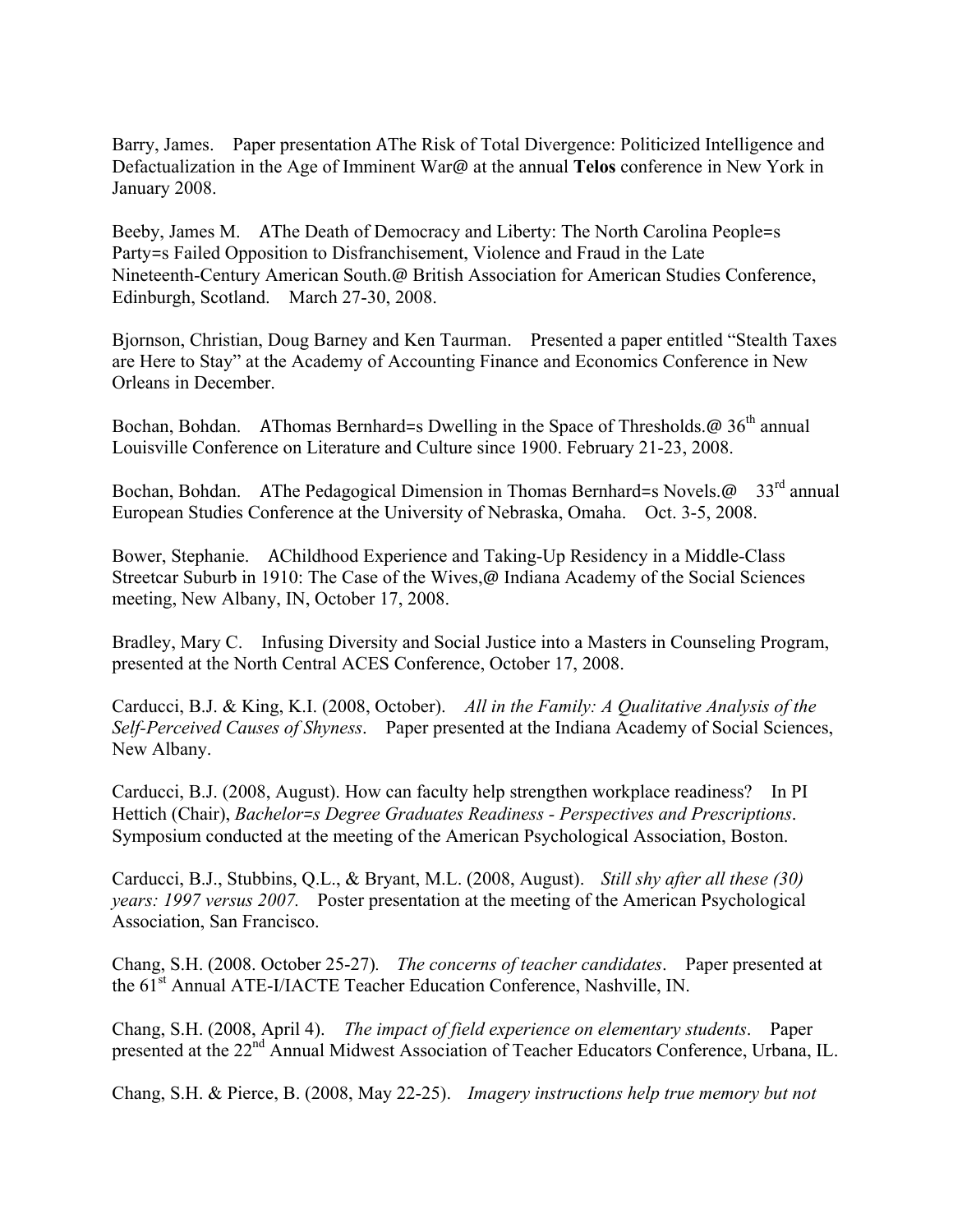*false memory.* Poster session presented at the Association for Psychological Science=s 20<sup>th</sup> Annual Convention, Chicago, IL.

Christiansen, L. *COPPA Law and Internet Marketing*. Academy of Business Disciplines Annual Meeting. Ft. Myers, Florida.

Christiansen, L. *Assisted Living: the Lack of Consistent Regulation Across the United States*. Academy of Legal Studies in Business Annual Conference, Long Beach, California.

Connerly, Pamela L., Sarah M. Rose and John W. Halfacre. 2008. Identification of Potential *Pichia pastoris* Tryptophan Auxotrophs. Indiana Academy of Science 124<sup>th</sup> Fall Meeting. University of Evansville.

Dahlgren, D., Wille, D., Johnston, M. And Chalmers, K. (May, 2008). *Involving Undergraduate Students in Research Projects*. Presentation at the College Teachers of Undergraduate Psychology session. Midwest Psychological Association Annual meeting, Chicago, IL.

Dahlgren, D. (March 2008). Analysis of an American College Student. Presented at Hunan University of Arts and Sciences in Changde China. Audience was 200 English majors and their professors. Invited talk. I presented my research on college students so they could better understand how college differs in the United States.

Dey, S., Doyle, J. Systematic Research Methods in Heathcare Research: Towards Establishing a Global Standard. A Distance Learning Research Project presented to the Geneva Health Forum in Geneva, Switzerland, May 27-30, 2008 (refereed).

Doyle, J., Hunt, R.E., and Riley, M. Development of a Virtual Leafhopper Mate. 3<sup>rd</sup> Intenational Conference on Convergence Technology and Information Convergence. November 10-12, 2008.

Dunlop, R. & Carducci, B. (2008, April). *Promoting Classroom and Campus Connectedness Through the Development of Conversational Intelligence: A Factoral Approach*. Invited presentation at the 2008 National Academic Advisors= Association 5<sup>th</sup> District Conference, Grand Rapids.

Dunlop, R. & Carducci, B. (2008, April). *Promoting Classroom and Campus Connectedness Through the Development of Conversational Intelligence: A Factoral Approach*. The Indiana Academic Advising Network (IAAN) Conference, New Albany.

Dunlop, R. & Meyer, K. (2008,. February). *A Model for Success: Connecting Academic Affairs, Advising and Student Affairs*. College Personnel Association of Kentucky Annual Conference, Louisville, KY.

Dunlop, R. & Meyer, K. (2008,. February). *A Model for Success: Connecting Academic Affairs, Advising and Student Affairs*. The Indiana Academic Advising Network (IAAN) Conference,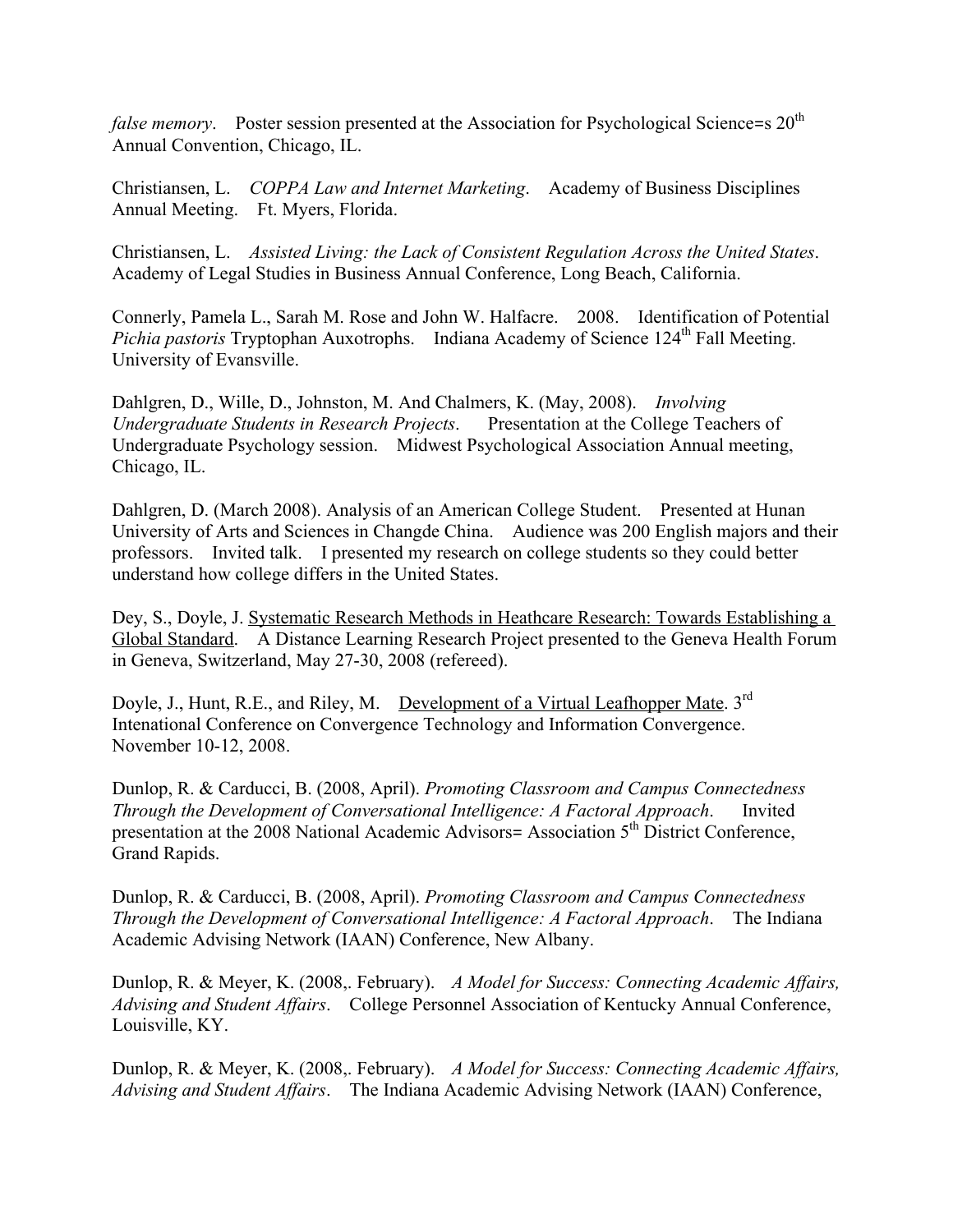New Albany.

Edison, A., DeCoster, J. & Klinger, M. (2008, May). Conscious effects on the Implicit Association Test. Annual meeting of the Midwest Psychological Association.

Edmonds, K.E. AAge-Related changes in Pineal Melatonin Content in the Marsh Rice Rat (Oryzomys palustris).@ Poster presentation at the Society for Research on Biological Rhythms 20<sup>th</sup> Anniversary Meeting. Sandestin Golf and Beach Resort, Destin, FL (5/17-21/08).

Fankhauser, R. (2008). Improving teachers= and principals= understanding of students= rights in our public schools. Paper presented at the 2008 Education Law Association 54 Annual Conference. San Antonio, Texas.

Fankhauser, R. (July 2008). Preparing principal candidates to address teachers= limited knowledge about students= rights. Roundtable paper presentation at the 2008 National Council of Professors of Educational Administration Annual Conference. San Diego, California.

Fankhauser, R. (February 2008). How can we ensure social justice when teachers don=t understand students= rights? Roundtable paper presentation at the American Association of Colleges for Teacher Education 60<sup>th</sup> Annual Meeting and Exhibits. New Orleans, Louisiana.

Fankhauser, R. (April 2008). What teachers do not understand about students=rights and what we can do about it. Paper presented at the Association of Teacher Educators-Midwest Spring Conference. Urbana, Illinois.

Fankhauser, R. (July 2008). Surviving the Terrible Twos. Session presented at the Kentucky Association of School Administrators  $38<sup>th</sup>$  Annual Conference. Louisville, Kentucky.

Farrell, William. Discussant on the session AConvict Criminology: Prison Education Programs, Reentry@ at the annual meetings of the American Society of Criminology in November 2008 in St. Louis.

Farrell, William. Presented a paper ATorture, Peacemaking and Justice: Lessons from ElSalvador@ a the annual meeting of the American Society of Criminology in November 2008 in St. Louis.

Fields, Teesue H. & Peterson, Jean. AEthical Issues for School Counselors@. Invited presentation at the Indiana School Counselors Association Annual Conference, November 2008.

Fields, Teesue H. AHelping the Shy Student Connect to School@ Breakout presentation at the American School Counselor Association annual conference in Atlanta. June 2008.

Finkel, D. (2008, February). *Modeling genetic and environmental influences on stability and change*. NIA Workshop on Genetic Mechanisms at Life Course Development, Washington, DC.

Finkel, D. & Pedersen, N.L. (2008, November). *The impact of intraindividual variability on*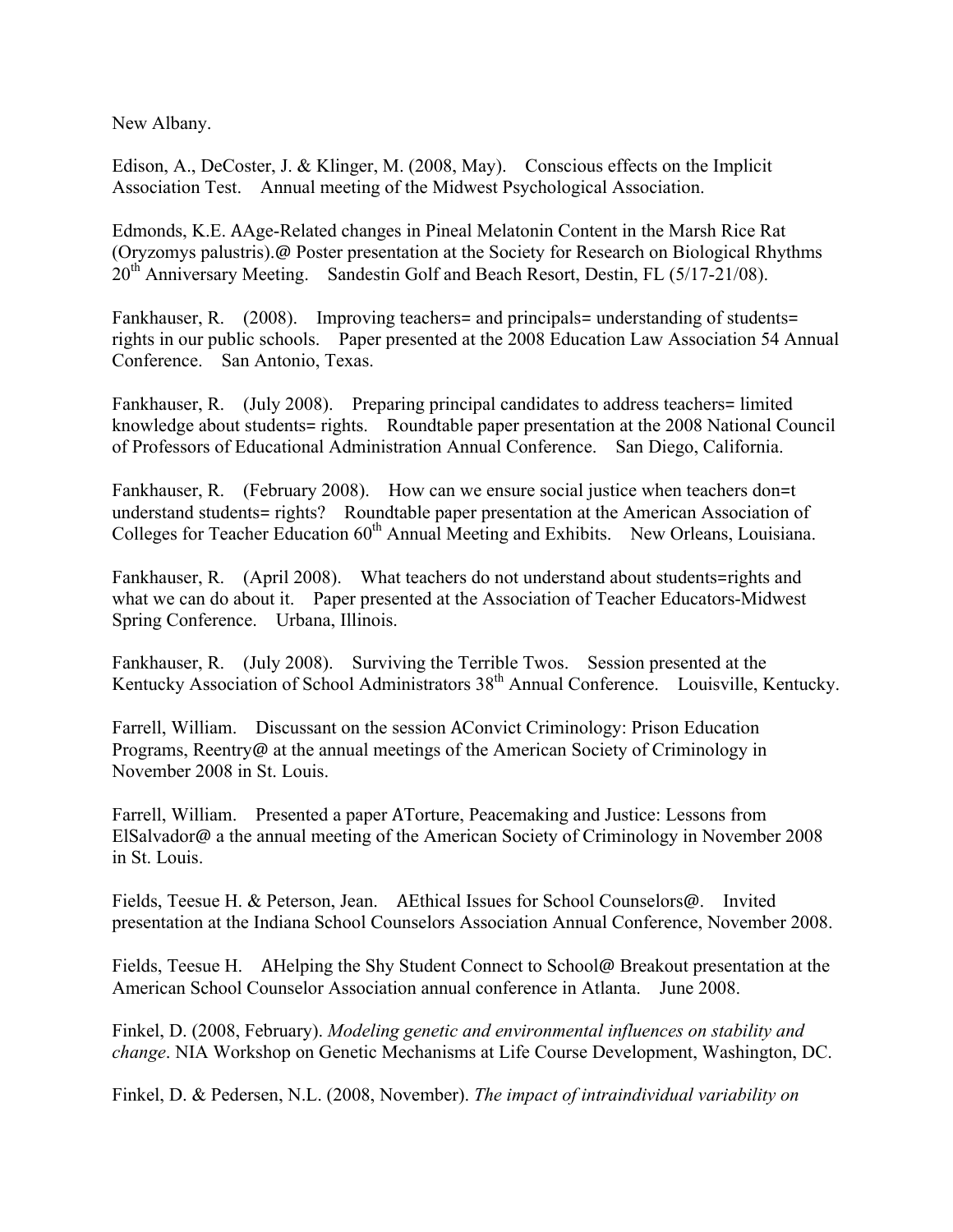*trajectories of cognitive decline*. Annual meeting of the Gerontological Society of America, National Harbor, MD.

French, G. Richard. Invited presentation to the South Central Chapter of the Institute of Management Accountants - The Balanced Scorecard and Strategy Mapping, May, 2009.

Freyn, A., Herdoiza, M. & Strietelmeier, R. (October, 2008). Networking for Capacity Building in ESL/ENL Best Practices. Presentation at the Association of Teacher Educators - Indiana Unit annual fall conference, Nashville, IN.

Galvin, Peter R. APsychological Disarmament and Geographical Resettlement of Liberian Former Child-Soldier Refugees in Ghana.@ Presented with Lucinda Woodward, Ball State University. Indiana Academy of Social Sciences Annual Meeting, IU Southeast, New Albany. October 17, 2008.

Galvin, Peter R. AView from a Liberian Refugee Camp: Buduburam, Ghana.@ Indiana Academy of Social Sciences Annual Meeting, IU Southeast, New Albany, October 17, 2008.

Hall, Bryan. AA Dilemma for Kant=s Theory of Substance@, conference paper presented at the American Philosophical Association Central division meeting in Chicago, IL, April 16-19, 2008.

Hare, Sara. ABattered Women=s Opinions of Taking Their Cases to Trial.@ Presented at the annual meeting of the Indiana Academy of Social Sciences, IUS. October 17, 2008.

Harris, R.B. (2008). A System Analysis and Design Course Experience with both MIS and CS Majors. Information System Education Conference.

Harris, M. & Klaus, T. A**Dynamics of IT Enabled Change**@; ISOne World Conference; Las Vegas, Nevada; June, 2008.

Harris, R.B., Harris, K.J., & Eplion, D.M. (2008, October). *The major field test in information systems: What it is and an example of its usage in assuring student learning*. Presented at the International Association of Computer Information Systems Conference, Savannah, Georgia..

Harris, M.L.; Collins, R.W.; and Hevner, A.R. **AControl of Flexible Software Development Under Uncertainty**@; ISR Workshop on Flexible and Distributed Information Systems Development; Limerick, Ireland; February, 2008.

Harvey, George. A*Techne* and the Unity of the Good in Plato and Aristotle@, *Tenth Annual Comparative Literature Conference: Plato and Platonisms*, University of South Carolina, Columbia, SC, March 20-23, 2008.

He, Y. AAsymmetric Information and Price Discovery in the Round-the-Clock U.S. Treasury Market,@ with H. Lin, J. Wang, and C. Wu, presented at the **China International Conference in Finance**, Dalian, China, July, 2008.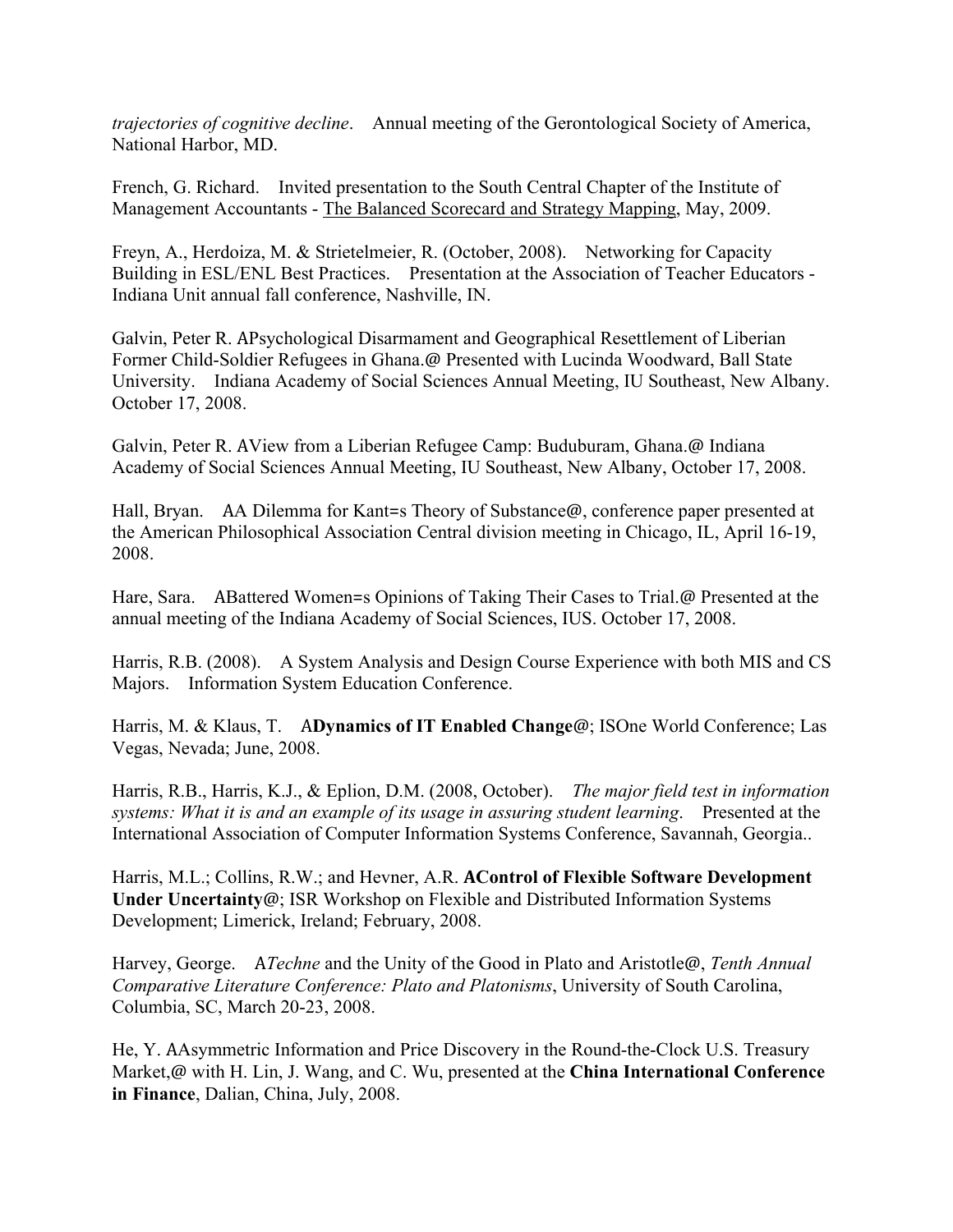Herdoiza, Magdalena. **Immigration Challenges: Upbringing Bicultural and Bilingual Youth**. Centro Cultural ALa Esperanza@, January 16, 2008. (By invitation).

Herdoiza, Magdalena. **Network Capacity Building for English as New Language Best Practices: The New Neighbors Program**. Tracing the Unexplored: A Journey through the Latino Heritage, Western Kentucky University (by invitation), March 26, 2008.

Herdoiza, Magdalena. **The ANew Neighbors@ Pillars: Network Capacity Building for English Language Learners= Success**. Poster presentation, Southeast TESOL *ACultivating Connections, Celebrating Commonalities@*, BJCC Birmingham, Alabama. September 26, 2008.

Herdoiza, Magdalena. **A Stance for Affective Learning as a Means for Strengthening Life-Long Learning: A Teacher Looking for Broader Responses**. FACET Lilly House AWhat=s Good Teaching@, Co-organizer and Session presenter/coordinator for ALife Long Learning@. Indianapolis, IN. November 7, 2008.

Hollenbeck, J.E., Hollenbeck, D.Z. and Rodriguez, R. *Teaching ESL in the Science Content*. Hoosier Association of Science Teachers 35<sup>th</sup> Annual Convention. Indianapolis, IN. 2008.

Hollenbeck, J.E. *Madeline Hunter and the Effective Science Classroom*. Hoosier Association of Science Teachers 35th Annual Convention. Indianapolis, IN. 2008.

Hollenbeck, J.E. *The Connection of Avian Influenza in the 1918 Influenza Pandemic*. Conference of the International Journal of Arts and Sciences. Gottenheim, Germany. December 2008.

Hollenbeck, J.E. *Enhanced Student Learning with Problem Based Learning*. Conference of the International Journal of Arts and Sciences. Gottenheim, Germany. December 2008.

Hollenbeck, J.E. Defining AScience@ in a Multicultural World: How Will it Redefine Science Teaching? NSTA National Science Education Conference, Boston, MA. March, 2008.

Hollenbeck, J.E. and Hollenbeck, D.Z. Teaching ESL in the Science Content. Presentation. NSTA National Science Education Conference, Boston, MA. March 2008.

Hollingsworth, J.E. 2008. Teaching query writing: an informed instruction approach. Presented at *Annual Conference on innovation and Technology in Computer Science Education*  (Madrid, Spain, June 30-July 2, 2008).

Hollingsworth, J.E., Edwards, S.H., Borstler, J., Cassel, L.N., and Hall, M.S. 2008. Developing a common format for sharing programming assignments. Presented at *Annual Conference on innovation and Technology in Computer Science Education* (Madrid, Spain, June 30-July 2, 2008).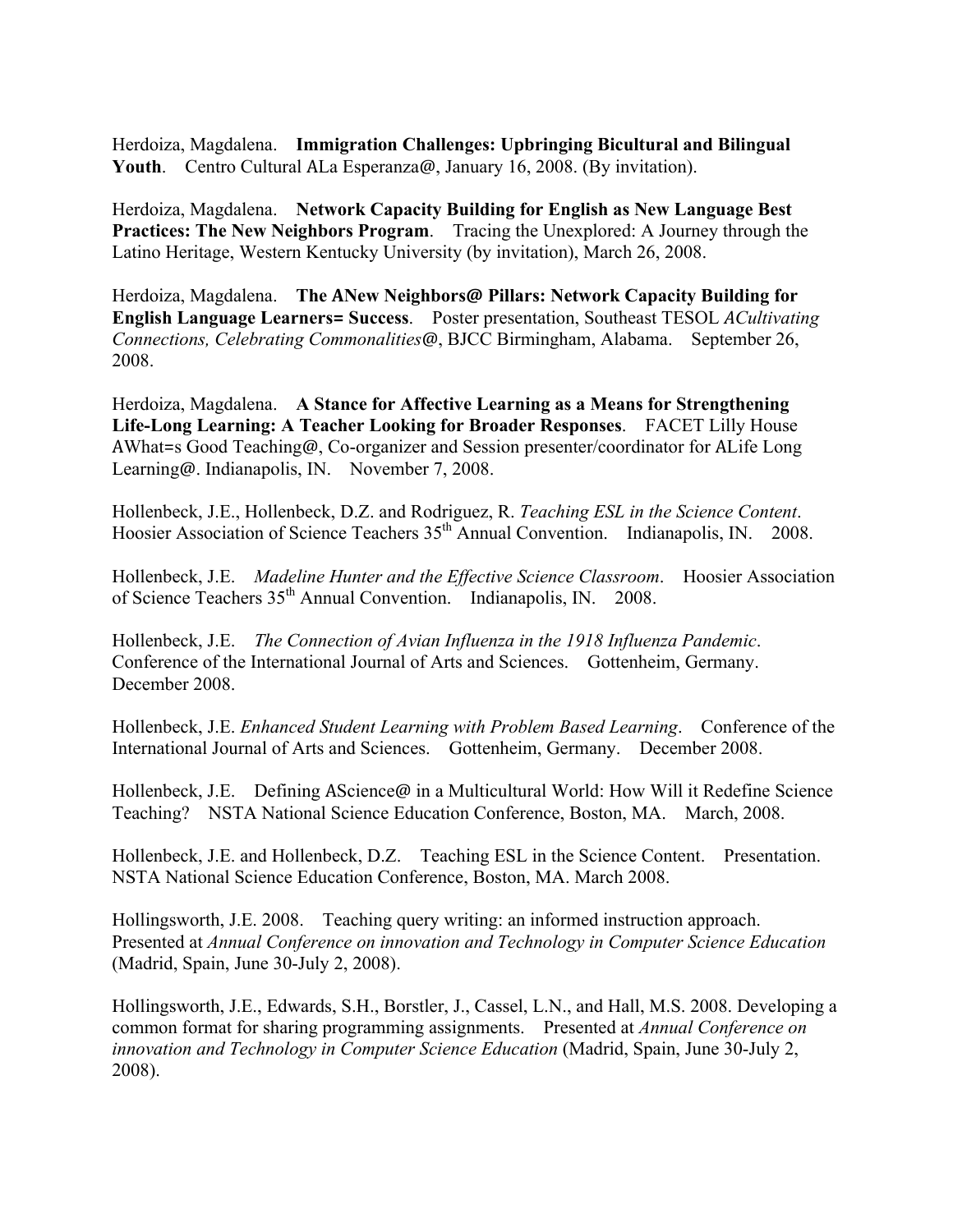Hunt, R.E. The advantage of calling second: Influence of vibrational masking on male mating success in the leafhopper *Macropsis fumipennis*. Annual Meeting of the Entomological Society of America. Reno, NV. November 2008.

Huntington-Moskos, L. (2008, November 7). *Building an online nursing community*. Session presented at the Clinical Education Redesign Conference 2008, IUPUI, Indianapolis, IN.

Kotulak, Thomas. AIndiana=s 1816 Constitution and the Amending Process,@ IASS Annual Meeting (Fall 2008).

Kotulak, Thomas. AOrganizing Student Chapters,@ ACLU of Indiana (Fall 2008).

Lambert, A.D. & Dickson, C. (2008). *Effects of Family Responsibility Discrimination on Flexible Work Arrangement Use*. Paper presented at the Academy of Management Annual Conference, Anaheim, CA.

Lambert, A.D. & Marabella, S.D. (2008). *Implementing Flexible Work Arrangements: Competing Interests, Organizational Decision-Making, and Resistance to Change*. Case Study presented at the Innovative Teaching in Human Resources and Industrial Relations Annual Conference, Minneapolis, MN.

Lennartz, R.C. (2008). The role of extramaze cures in spontaneous alternation behavior. Presentation at the Tri-State Conference on Animal Learning and Behavior, University of Kentucky, Lexington, KY.

Lennartz, R.C. (2008). Extramaze cues may have a limited role in spontaneous alternation in a Y-maze. Poster presented at Society for Neuroscience meeting, Washington, DC.

LeNormand, Brigitte. ALabor migrants and the (non-)question of consumption in Tito=s Yugoslavia,@ American Association for the Advancement of Slavic Studies, New Orleans, November 20-23, 2008.

Little, Eldon and Cox, K. Christopher. American Consumer Animosity Toward Vietnam: A Generational Perspective, with Joseph Little and Eldon Little, presented at the International Business and Economic Research Conference, Las Vegas, NV. September 29-October 3, 2008.

Little, Eldon. AReplications Research in the Management Sciences@ with Raymond Hubbard. Presented at the annual meeting of the Academy of Business Disciplines. November. Ft. Myers Beach, Florida.

Little, Eldon. AHow much Replication Research is Published in the Business Disciplines?@ with Raymond Hubbard. Presented at the annual conference of the American Society of Business & Behavioral Science. February, Las Vegas, Nevada.

Mason, Glenn M. 2008. Eocene age fossilized filamentous bacteria: new evidence suggesting a bacterial genesiss of siderite in the Green River Formation, Wyoming, Poster Presented at the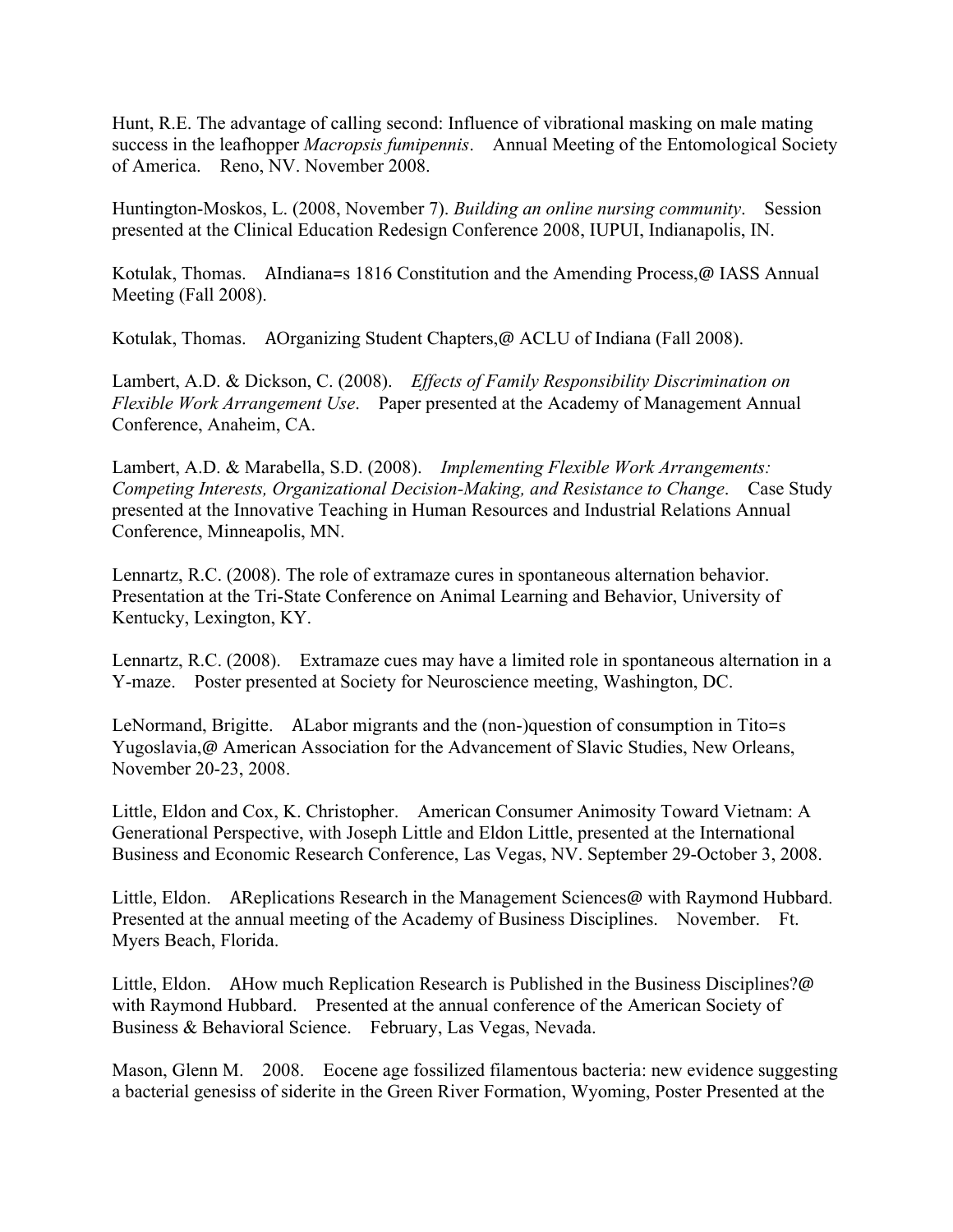28th Oil Shale Symposium, Colorado School of Mines, Golden, Colorado, October 2008.

McIlvoy, L. ASuccessful Implementation of the 2007 Spontaneous Intracerebral Hemorrhage Guidelines.@ American Association of Neurosciences National Meeting, Nashville, TN, March 31, 2008.

Morgan, R.K. (2008). *Criteria for selecting excellent teachers*. Invited presentation at the 20<sup>th</sup> Annual FACET Retreat, French Lick, Indiana.

Morgan, R.K. (2008). *Student stalking of faculty and Indiana University*. Invited presentation at the 20<sup>th</sup> Annual FACET Retreat, French Lick, Indiana.

Morgan, R.K. (2008). *Impact of student stalking on teaching behaviors*. Presented at the 8<sup>th</sup> Annual Lilly Conference on College and University Teaching - Traverse City, Michigan.

Morganett, Lee. AMotivating Students to Learn in the Social Studies Classroom@ was presented at that National Council for the Social Studies Annual Conference held on November 14, 2008 in Houston.

Morganett, Lee. ACulture, History, and Education in China@ was presented at the National Council for the Social Studies Great Lakes Regional Conference on February 29, 2008, in Indianapolis.

Myers, J. Presentation: A Case Study - *Community and Interagency Deficits challenge the Actualization of Maslow=s Hierarchy of Needs in Small Towns - University of Illinois School of Public Health*. Mid America Regional Public Health Leadership Institute. Indianapolis, IN April 15, 2008.

Myers, J. Poster Presentation: A *Step in the Right Direction - Collaborative Effort between Clark County Schools, Clark County Health Department, and the IU School of Nursing to Address Childhood Obesity*. Mid-America Regional Public Health Leadership Institute. Kalamazoo, MO. Sept. 4, 2008.

Myers, J. Presentation: *Integration of Evidence-Based Complementary Therapies for Symptom Management in a Community Hospital*, Mid-America Regional Public Health Leadership Institute. Kalamazoo, MI Sept. 5, 2008.

Otu, Emmanuel O. And Chinedu G. Otu. Temperature Effects in the Extraction of Bismuth by p.p.-di(2-ethylhexyl)ethylene and methylene-diphosphonic acids. Presented at the International Solvent Extraction Conference, Tucson, AZ; September 15-19, 2008.

Otu, Emmanuel O. And Kara F. Curry. Extraction of Bismuth by Cyanex 272 into Supercritical CO2. Presented at the International Solvent Extraction Conference, Tucson, AZ; September 15-19, 2008.

Pinkston, Gary. *How to Tell the Story with Digital Graphics*, Indiana Computer Educators,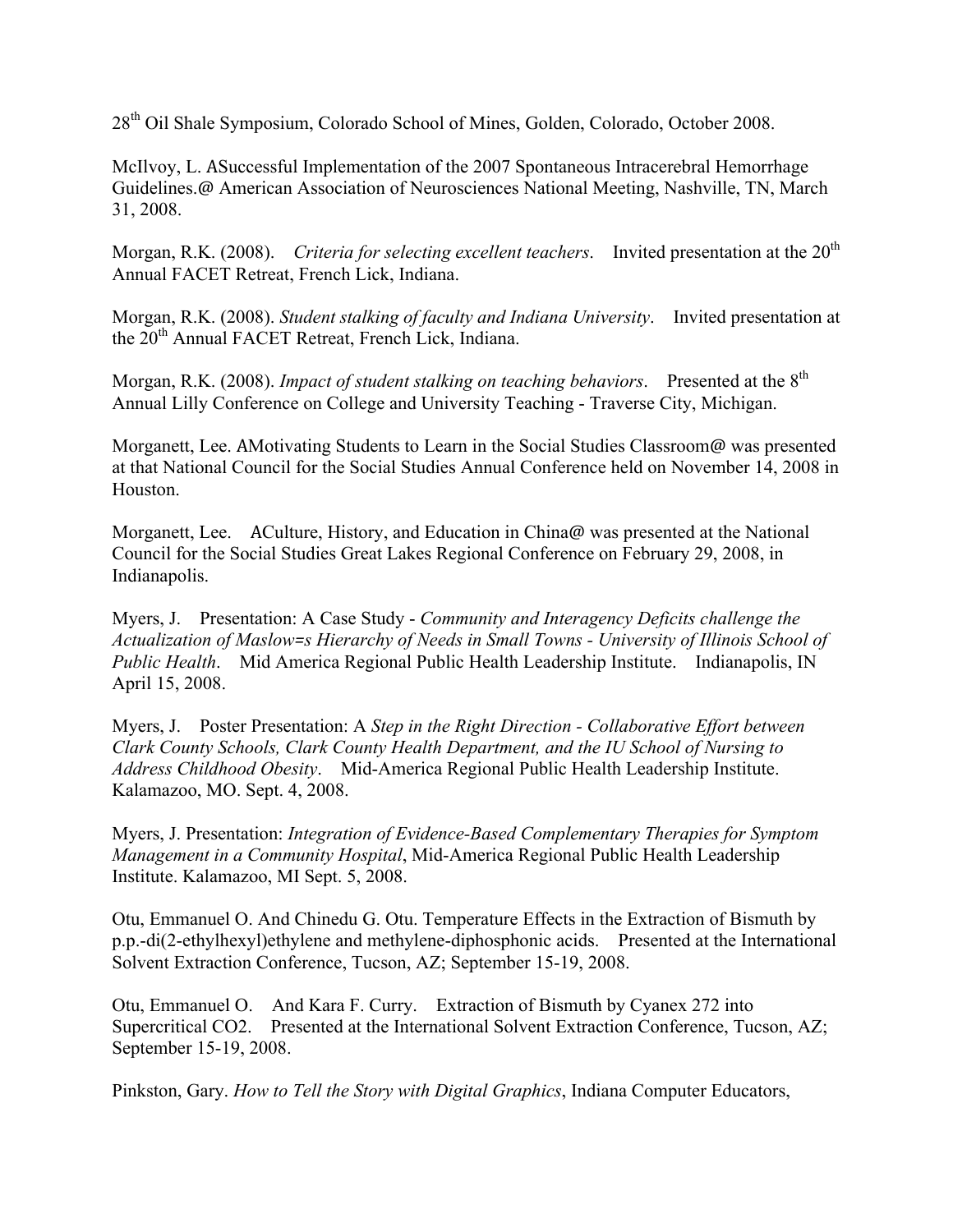Indianapolis, January 2008.

Pinkston, Gary. Comic Relief, Indiana Library Federation, Indianapolis, November 2008.

Pittman, Paul. AFraming for Success: Shifting from Analytical to Systematic Thinking@, with Dr. J. Brian Atwater, presentation at the *Academy of Business Disciplines (ABD) Annual Meeting*, November 2008.

Pittman, Paul. AYour Career and APICS Certification@ with Ann Gatewood, session presentation, 2008 APICS International Conference & Expo, September, 2008.

Pooser, Charles. AExploiting the History of French in the Basic Language Classroom.@ The 81<sup>st</sup> Annual AATF Convention, July 18, 2008. Liege, Belgium.

Pooser, Charles. APetits grains de riz remplissent le sac: Expanding the Role of Proverbs as Pedagogical Tools.@ Mountain Interstate Foreign Language Conference, October 9, 2008. Wilmington, NC.

Rakich, J. AFinancial Teaching Aid for Case Analysis,@ (With K. Voelker), Presentation and Proceedings of the Academy of Business Disciplines. (November 6, 2008, Ft. Myers Beach, FL).

Ramey, John. *Technical Writing and Racism: Historical Documents and the Caribbean Slave Trade*, 2008 Conference on College Composition and Communication (4C=s) in New Orleans. April 3, 2008. Session D.16.

Reid, Jacquelyn. *Sexually Transmitted Infections*, SANE Training, April 2008.

Reid, Jacquelyn. *Engaging Students in the Accreditation Process.* A poster presentation at the Baccalaureate Education Conference of the American Association of Colleges of Nursing. December 3-5, 2008. San Antonio, TX.

Reynolds, C. Teresa. JASNA (Jane Austen Society of North America) activities in Louisville delivered a presentation on JASNA, Locust Grove, in May.

Ryan, Kelly. October 17, 2008, presented ARacialized Patriarchy: Wholly at the Dispose of Some English Gentlemen@, at the Kentucky Early American History Society Seminar, at the Kentucky Historical Society in Frankfort, Kentucky.

Ryan, Kelly. November 13, 2008, paper accepted and presented at AThe Sexual Management of Race: Patriarchy and the Denial of Citizenship to Africans and Indians, 1740-1780,@ at the Newberry Library Seminar on Early American History in Chicago, Illinois.

Ryan, Kelly. November 1, 2008, invited to present AAnarchist and Suffragist?@ at ABuccaneer with a baton: Dame Ethel Smyth@ Conference, at Indiana University Southeast, in New Albany, IN.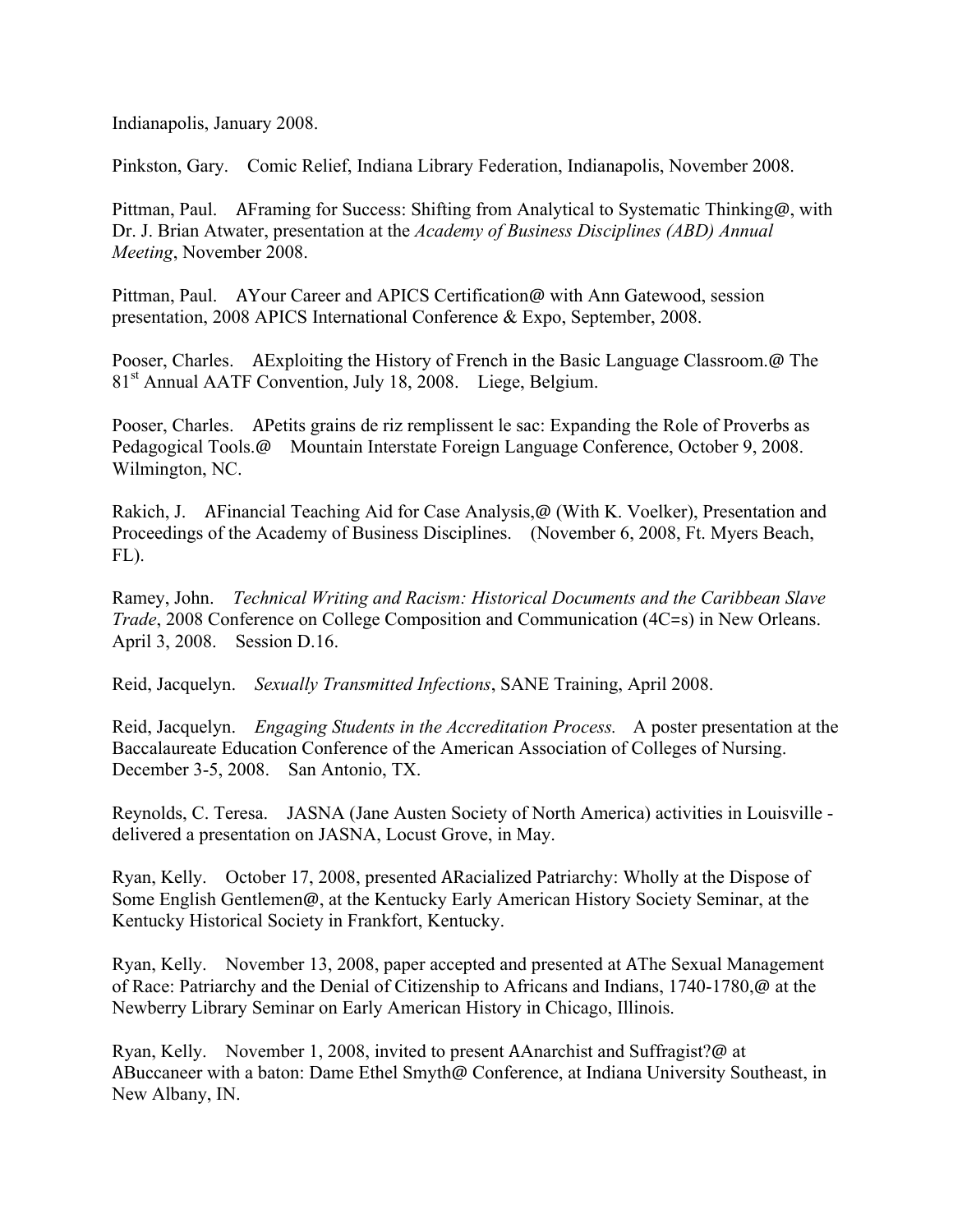Salas, Angela. AMotivating Honors Students in the Classroom@, National Collegiate Honors Conference, San Antonio, Texas, October 2008.

Salas, Angela. ARecruiting and Retaining Honors Program Students@, Noel-Levitz Conference in Chicago, Illinois, July 2008.

Setterdahl, Aaron. Poster presentation at the South Eastern Regional American Chemical Society 2008 in Nashville, TN: with John Weston Halfacre, Allan Huth, Olga Simmons. AIdentification of Conserved Gene Function in Bacteria@, http://acs.confex.com/acs/serm08/webprogram/Paper62010.htm.

Shea, C.A. & Daily, D. (2008, October 25). A Framework to Challenge Counterproductive Dispositional Thinking. A paper presented at the ATE-IACTE Teacher Education Conference, Nashville, IN.

Shea, C.A. & Daily, D. (2008, April 4). A Framework to Challenge Counterproductive Dispositional Thinking. A paper presented at the 22<sup>nd</sup> Annual Midwest ATE Spring Conference, Urbana, IL.

Shen, Yu. June 16-18, International Symposium on Chinese History, University of Hawaii. Topic of Presentation:@War Orphans and the State: China at War, 1937-1945.@

Taylor, D.W. & S. Hu. 2008. Coevolution of early angiosperms and their pollinators.  $8<sup>th</sup>$  Intern. Org. Palaeobot. Conf. (IOPC-VII) Germany, Abstracts Volume, pg. 278.

Thompson-Book, Barbara. November, 2008 National Council Teachers of English, National Convention. Concurrent Session. ADeveloping Stamina in Middle School Readers,@ presented with Dr. Holly Johnson, University of Cincinnati, and Ms. Kenna Reynolds, Highland Hills Middle School.

Tipgos, Manuel. Plenary Session Speaker:  $62<sup>nd</sup>$  Annual Meeting of the Philippine Institute of Certified Public Accountants. April 30-May 5, 2008. Baguio City, Philippines.

Tipgos, Manuel. AThe Agency Theory: How Badly It Missed the Point?@ Annual International meeting of the American Accounting Association. Anahem, California, August 4-6, 2008.

Treves, David S., Alan Tate, Christian Shively, and Lauren Burke. Characterization of halophilic and halotolerant bacteria from mineral springs in Indiana, Illinois, and Kentucky. Poster at the 108<sup>th</sup> American Society for Microbiology meeting. Boston, MA.

Wadsworth, Frank. AManaging Franchisee Satisfaction for Franchisor Profitability,@ (2008), 2<sup>nd</sup> China Franchise International Summit, International Center, Beijing Normal University, Zhuhai Campus, Zhuhai Guangdong Province, China.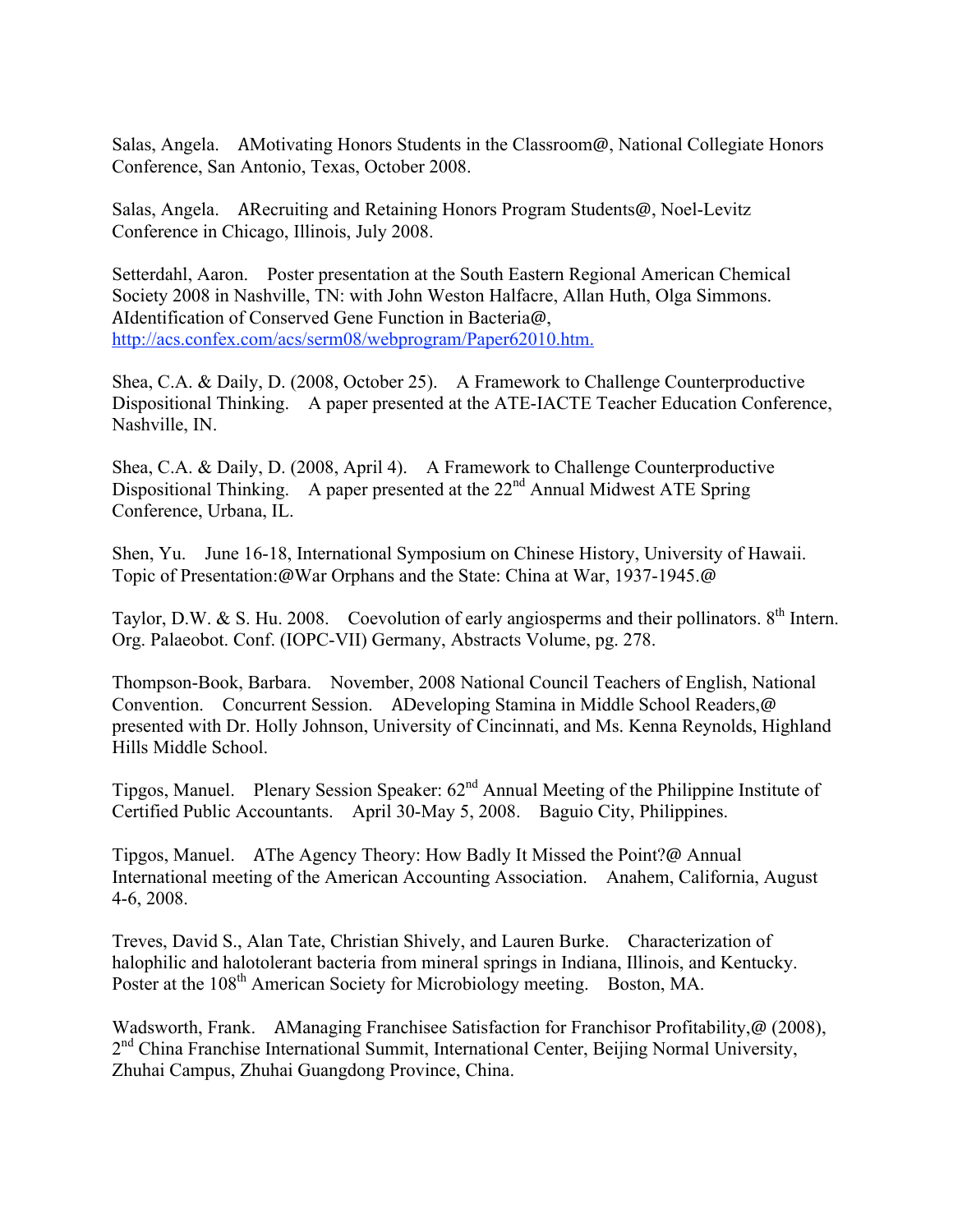Wadsworth, Frank. ALeadership Theories and Applications,@ for Young Leaders Business Development Workshop arranged by World Affairs Council of Kentucky and Southern Indiana for the U.S. State Department, January 28, 2008. Iraqi participants.

Wadsworth, Frank. ATransparency of U.S> Franchise Systems Earnings claims, @ (2008) with Maree Chetwin, *22nd Annual International Society of Franchising Conference*, St. Malo, France.

Wadsworth, Frank. AInterpreting Earnings Claims Information: One More Time!,@ (2008) with William Vincent, 22<sup>nd</sup> Annual International Society of Franchising Conference, St. Malo, France.

Wadsworth, Frank. AFinancial Systems and Business Activity in Bulgaria, Czech Republic, Hungary, Romania, and Slovakia,@ with Jerry Wheat and Brenda Swartz, in *Proceedings of the 2008 Hanoi Conference in Business, Economics, and Information Technology*, Hanoi, Vietnam.

Wille, D. And Walls, M. (October, 2008). *Co-parenting attitudes of foster parents*. Paper presented at the Indiana Academy of Social Sciences meeting, New Albany, IN.

Wille, D. (May, 2008). *Transforming our thinking about the IRB (Institutional Review Board)*. Presentation at the IU Faculty Colloquium on Excellence in Teaching (FACET) Annual Retreat, French Lick, IN.

Wille, D. And Wheatley, M. (August, 2008). *Child social responsiveness and parental attachment in autism*. Paper presented at the American Psychological Association Conference, Boston, MA.

Wille, D., Harmon, T., and Craig, B. (March, 2008). *An investigation of the continuity of the HOME from infancy to adolescence*. Paper presented at the International Conference on Infant Studies, Vancouver, BC, Canada.

Wille, D., Taliaferro, G., Mehl, S., Webster, A., and Wyndham, S. (October, 2008). *The importance of infant-parent relationship to the formation of the child-parent relationship*. Paper presented at the Indiana Academy of Social Sciences meeting, New Albany, IN.

Wong, Alan & Long, Fu.. Perceptions of Corporate Social Responsibility in the United States and China, The International Academy of Business and Public Administration Disciplines (IABPAD). Memphis, Tennessee, October 26-29, 2008.

Zorn, Christa. ACreative Cosmopolitan Friendships: Ethyl Smyth, Vernon Lee, Harry Brewster.@ *Ethyl Smyth Symposium*: ABuccaneer with a Baton@, Organized by Joanna Goldstein, Susan Reigler, and Christa Zorn (November 1, 2008).

## **PERFORMANCES & CREATIVE WORKS**

Clem, Debra. IUS Faculty Exhibition, Indiana University Southeast, September 4-October 6, 2008.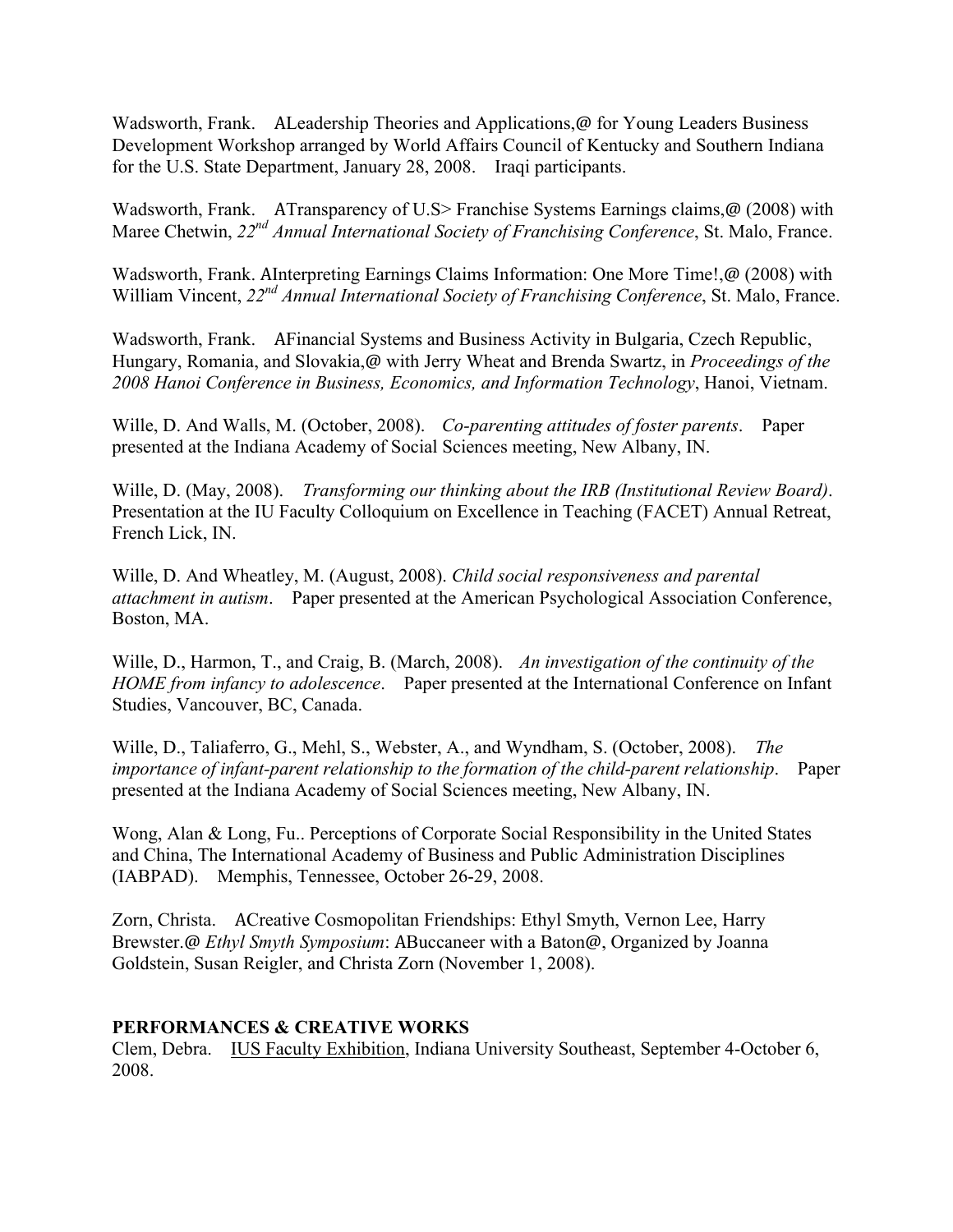Clem, Debra. Uncommon Wealth, (traveling invitational), a traveling exhibition of work by selected Al Smith Fellows to nine museums in Kentucky. (Janice Mason Art Museum, Cadiz Kentucky May 10-June 22, 2008).

Goldstein, Joanna. Piano performance. February 3, 3 pm at U of L. Kentucky Center Chamber Players.

Goldstein, Joanna. Piano performance. March 16, 7:30 pm at IUS. Steinways Alive (concert of 2 piano/4 hand repertoire with IUS piano faculty).

Goldstein, Joanna. Piano performance. April 4, 7 pm at Loretto, KY. Kentucky Center Chamber Players (music of Beethoven, Mennoti).

Goldstein, Joanna. Piano performance. April 6, 3 pm at IUS. Kentucky Center Chamber Players (music of Beethoven, Mennoti).

Goldstein, Joanna. Piano performance. April 22, 7:30 pm at IUS. Pianist for Susan Reigler=s senior music recital (music of Mozart, Hindemith, Wood, Butterworth, Smyth, Newton).

Goldstein, Joanna. Piano performance. October 5, 5:30 pm at IUS. Kentucky Center Chamber Players (music of Saint-Saens, Hindemith, Arensky).

Goldstein, Joanna. Piano performance. November 1, 5:30 pm at IUS. Music of Ethel Smyth at conference celebrating her 150<sup>th</sup> Anniversary.

Goldstein, Joanna. Conducting - IU Southeast Orchestra. February 10, 3 pm at IUS.

Goldstein, Joanna. Conducting - IU Southeast Orchestra. April 20, 3 pm at IUS.

Goldstein, Joanna. Conducting - IU Southeast Orchestra. June 14, 3 pm at IUS.

Goldstein, Joanna. Conducting - IU Southeast Orchestra. November 23, 3 pm at IUS. Goldstein, Joanna. Conducting - IU Southeast Orchestra. December 13, 7:30 pm and December 14, 3 pm at IUS.

Goldstein, Joanna. Trumpet/Cornet Performance. March 2, 3 pm at IUS; Commonwealth Brass Band.

Goldstein, Joanna. Trumpet/Cornet Performance. March 29, at IUS; Commonwealth Brass Band as part of the North American Brass Band Championships.

Goldstein, Joanna. Trumpet/Cornet Performance. April 6, 5:30 pm at Locust Grove, Louisville, KY. Commonwealth Brass Band Brass Quintet.

Goldstein, Joanna. Trumpet/Cornet Performance. June 1, 3 pm at IUS; IUS Concert Band.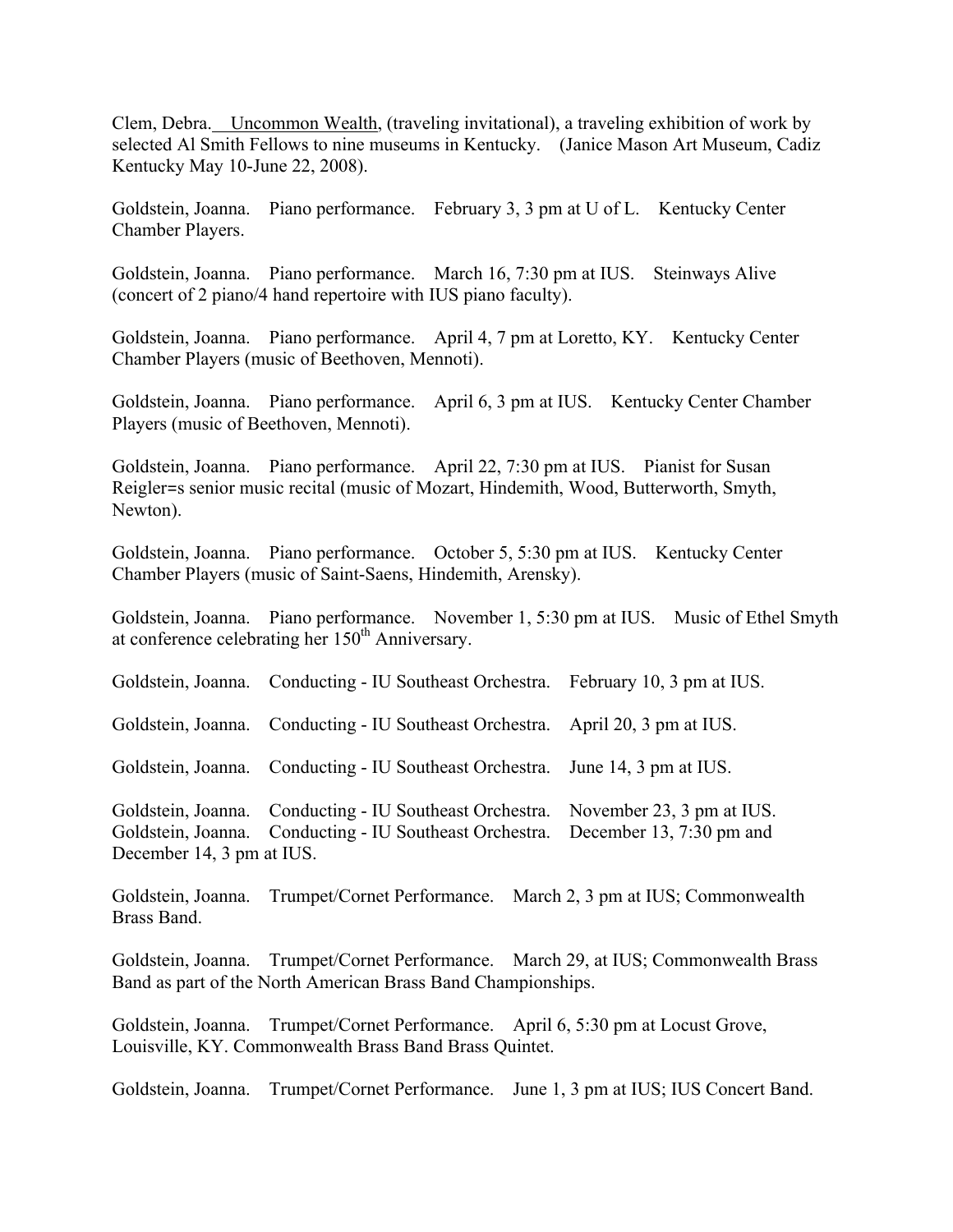Goldstein, Joanna. Trumpet/Cornet Performance. June 8, 3 pm at IUS; Commonwealth Brass Band.

Goldstein, Joanna. Trumpet/Cornet Performance. June 20, 7:30 pm in Corydon, IN; Commonwealth Brass Band.

Goldstein, Joanna. Trumpet/Cornet Performance. November 16, 3 pm at IUS; Commonwealth Brass Band.

Goldstein, Joanna. Trumpet/Cornet Performance. December 11, 7:30 pm at Holy Spirit Church in Louisville, KY; Commonwealth Brass Band.

Harper, Brian. Faculty Exhibition. Ronald L. Barr Gallery, Indiana University Southeast, New Albany, Indiana (Sept. 4-Oct. 5).

Harper, Brian. 30 x 5 - Legacy: Bunny McBride, (Invitational), Akar Gallery, Iowa City, Iowa, (October -November 2008).

Harvey, George. Theatrical Production: *The Shadow Box* by Michael Cristofer, October 24-26/October 31-November 2.

Harvey, George. Theatrical production: *The House of Blue Leaves* by John Guare, February/March.

Jones, Brian. Juried Exhibition: 54<sup>th</sup> Annual Mid States Exhibition, Evansville Museum of Art, History and Science, Evansville, IN, December 08.

Jones, Brian. Invitational Exhibition: **Low Tech/Old Tech**, Spalding University, Louisville, KY, October 08.

Jones, Brian. **2008 Faculty Exhibition**, Barr Gallery, Indiana University Southeast, New Albany, IN, October 08.

Jones, Brian. Juried Exhibition: **Soapbox I**, Concurrent with Print Dialogue Days at Appalachian state University, Boone, North Carolina, October 08.

Jones, Brian. Juried Exhibition: **Soapbox II**, SCAD-Atlanta (Savannah College of Art & Design, Atlanta Campus), Atlanta, Georgia, September 08.

Jones, Brian. **Brian H. Jones, New Work**, Galerie Hertz, Louisville, KY.

Jones, Brian. Juried Exhibition: **Soapbox I**, Longwood University, Farmville, Virginia, September 08.

Jones, Brian. Juried Exhibition: **Soapbox I**, Cape Cod Community College, West Barnstable,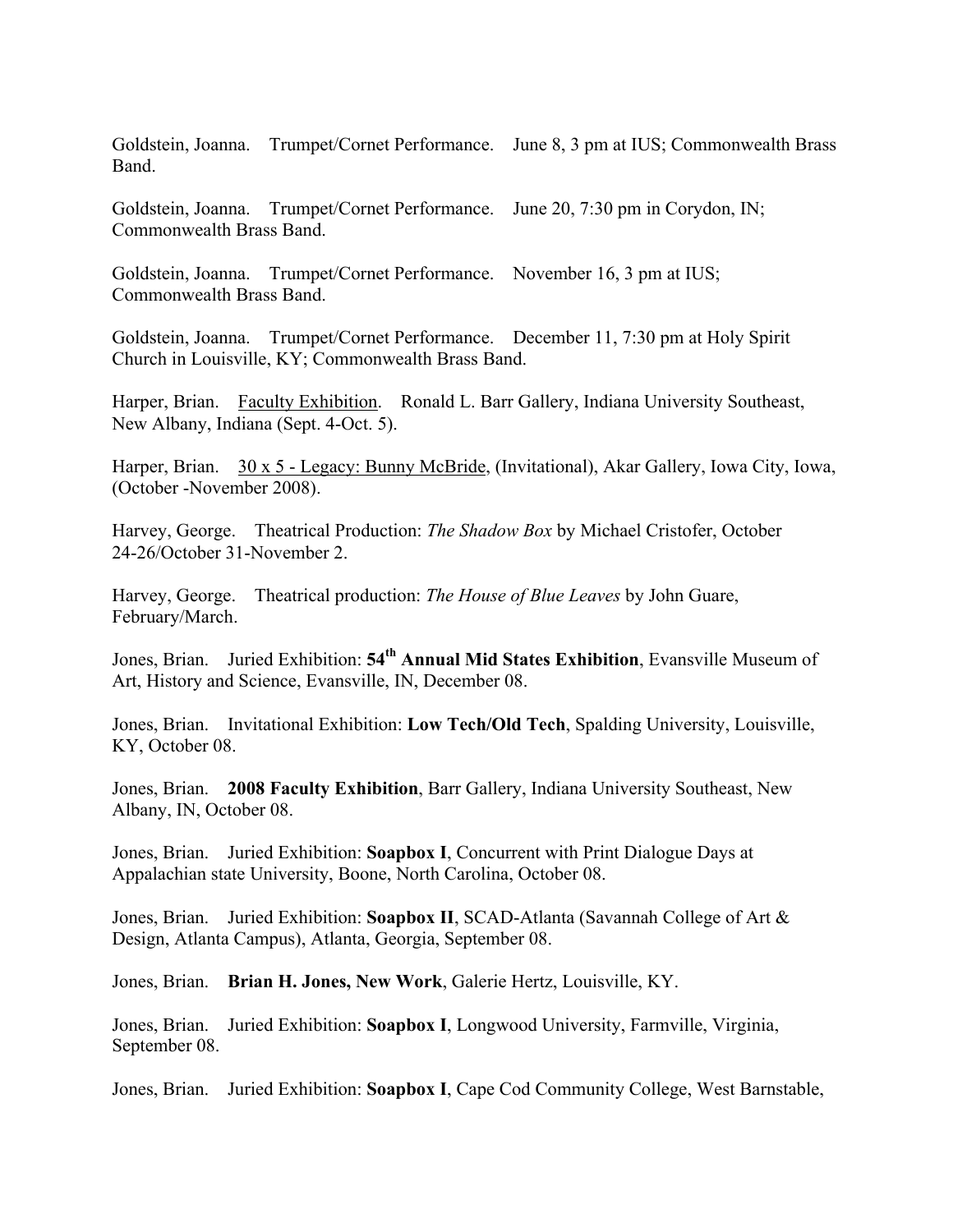Massachusetts, November 08.

Jones, Brian. Invitational Exhibition: **Vitamin I**, Virginia Commonwealth University, Richmond, VA, March 08.

Meixner, Rebekkah. Scene & Lighting Designer. *Opera Cabaret*. April 25-26, 2008.

Meixner, Rebekkah. Scene, Lighting, & Costume Designer. *The Shadow Box*. October 24-26 & October 31-November 2, 2008.

Meixner, Rebekkah. Lighting Designer. *The Good Doctor*. April 18-20, 2008.

Moffett, Susan. Journeys, Solo exhibit of recent prints and drawings, PYRO Gallery, Louisville, KY (exhibited 29 drawings and prints created from July 2006-Jan. 2008) Feb. 15-March 27.

Moffett, Susan. Garden, Exhibition of PYRO artists and invited friends, April-May.

Moffett, Susan. Faculty Exhibit, Barr Gallery, Indiana University Southeast, New Albany, IN, September.

Moffett, Susan. Exchange Portfolio Prints, MAPC biennial meeting, Fargo, ND, October.

Moffett, Susan. A Salute to Kentuckiana Artists, Smith Barney, Louisville, KY, November.

Moffett, Susan. Fifth Annual Mazin Juried Art Exhibition, Juror: Julius Friedman, Patio Gallery Jewish Community Center, Louisville, KY, Nov. 23-Jan. 4.

Moffett, Susan. PYRO at Five, Group Exhibition, Actor=s Theatre of Louisville. Dec-Jan.

Stallard, Donna. November, Participated in Small Town/Big ART, Old Katy Glassworks, Denison, TX.

Stallard, Donna. Sept./Oct., Fine Arts Faculty Exhibition, Barr Gallery, New Albany, IN.

Whitesell, Marilyn. Regional Invitational-Group Show: PYRO Gallery, *Member Group Show*, Louisville, KY.

Whitesell, Marilyn. Regional Invitational-Group Show: Barr Gallery, *Biannual Group Faculty Show*, IUS.

Whitesell, Marilyn. Regional Invitational-Group Show: Actors Theater, *PYRO Member Group Show*, Louisville, KY.

Whitesell, Marilyn. Regional Invitational-Group Show: Smith Barney, *Make A Wish Fundraiser Kentuckiana Artists Group Show*, Louisville, KY.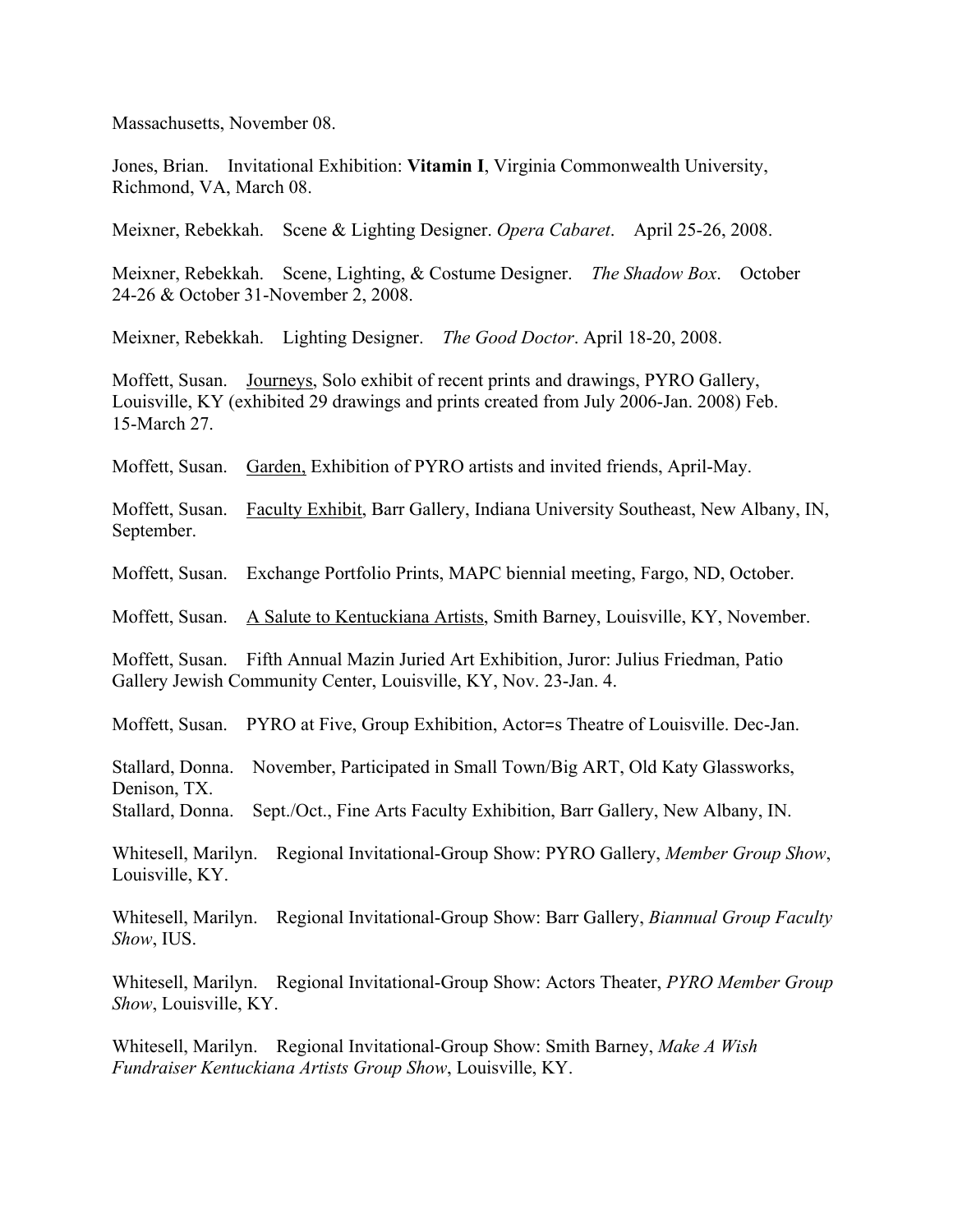Whitesell, Marilyn. Regional Invitational-Group Show: Bristol, *PYRO Member Group Show*, Louisville, KY.

Whitesell, Marilyn. Regional Invitational-Group Show: PYRO Gallery, *One-Person Show*, Louisville, KY.

#### **REVIEWS**

Allman, Ronald. Textbook review for Issues in the Media Reader for CQ Press, February 2008.

Allman, Ronald. Textbook review of Mass Communication by Ruben/Reis/Iverson/Belmas, May 2008.

Allman, Ronald. Textbook review of Mass Communication 2e by Ruben/Reis/Iverson/Belmas (revised), December 2008.

Allman, Ronald. Manuscript review for Best Newspaper Writing Review for CQ Press, February 2008.

Baker, Crump W. Review of paper AOn closed images of sequential mesocompactspaces@ by Ying Ge for Mathematical Reviews.

Baker, Crump W. Review of paper AOn strong forms of completely irresolute functions@ by Idris Zorlutuna for Mathematical Reviews.

Bowles, D.J. Reviewed continuing education programs, AMarfan Syndrome@ and Lupus Remains Incurable, but Research Offers Hope@ for *Nursing Spectrum/NURSEWEEK*. May and June 2008.

Bowles, D.J. Refereed review of: Examining the effects of problem-based learning on the critical thinking skills of the Associate Degree nursing students in a southeastern community college for *International Journal of Nursing Education Scholarship*, March 29, 2008. Earley, Samantha. For *Legacy: A Journal of American Women Writers*: AUp, My Sisters, Speak While There is Time=: The Maturity of Black Women Jeremiahs, 1830-1963, Spring 2008.

Eplion, D. (2008) Review of Immigrants, Unions and the New U.S. Labor Market. **Journal of Labor Research**.

Freyn, Amy. Reviewed book for Pearson, entitled APerspectives on Diversity: Selected Readings@ (April 2008).

Hollenbeck, James. *Emerging Infectious Diseases Journal*. National Center for Infectious Diseases, Centers for Disease Control and Prevention. Atlanta, GA.

Hollenbeck, James. *The Hoosier Science Teacher*. Hoosier Association of Science Teachers,